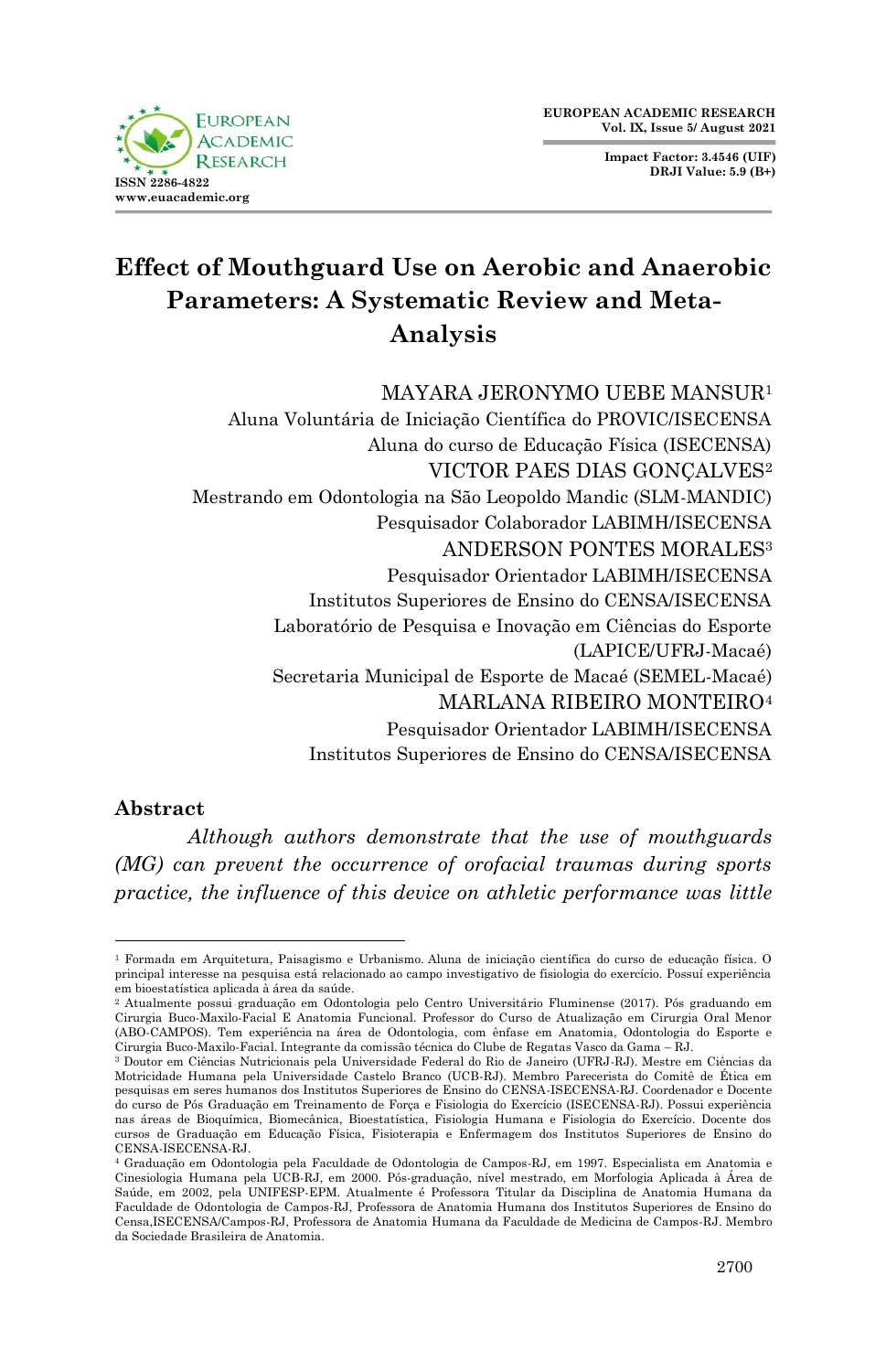*systematically quantified through meta-analysis. However, research on athletic performance has shown controversial results, in part when the energy system used is not considered. The goal of the present study is to in Investigate the acute effect of using MG on athletic performance in tests that use different types of energy metabolism (anaerobic and aerobic metabolism). Fifteen published studies were included in the meta-analysis. A final meta-analysis was performed using the random effects model and pooled standardized mean differences (SMD). This revealed that the use of MG had beneficial effects in anaerobic performance tests (SMD, 0.52; 95% confidence interval - CI, 0.12 to 0.91; p = 0.00). However, the use of MG did not impact aerobic performance tests (SMD, 0.32; 95% CI, -0.09 to 0.75; p = 0.13). The data from the subgroup analysis revealed that the use of the two types (type 3: SMD, 0.27; 95% CI, -0.21 to 0.76; p = 0.25 and type 5: SMD, 0.27; 95% CI, -0.03 to 1.09; p = 0.06) of MGs does not improve or negatively impact anaerobic performance. The findings of the present study indicate that the use of MG does not negatively affect physiological and performance parameters in outcomes involving aerobic and anaerobic metabolism. Furthermore, an improvement in outcomes involving anaerobic metabolism was observed with the use of MG. However, this effect was not observed when MGs (type 3 and 5) were subdivided in the evaluation of outcomes involving predominantly anaerobic metabolism.*

**Keywords**: mouthguard, performance, athletes

## **INTRODUCTION**

The practice of physical contact sports, such as rugby, hockey, boxing, martial arts, basketball, handball, soccer, among others, can lead to an increased risk of orofacial injuries (Hawke and Nicholas 1969; Gialain, Coto, and Dias 2014; Emerich and Nadolska-Gazda 2013; Azodo et al. 2011). Thus, the use of mouthguards (MG) during practice has been recommended. With the development of mouthguards, the reduction in the extension and severity of these injuries has been achieved with greater frequency (Tanaka et al. 2015).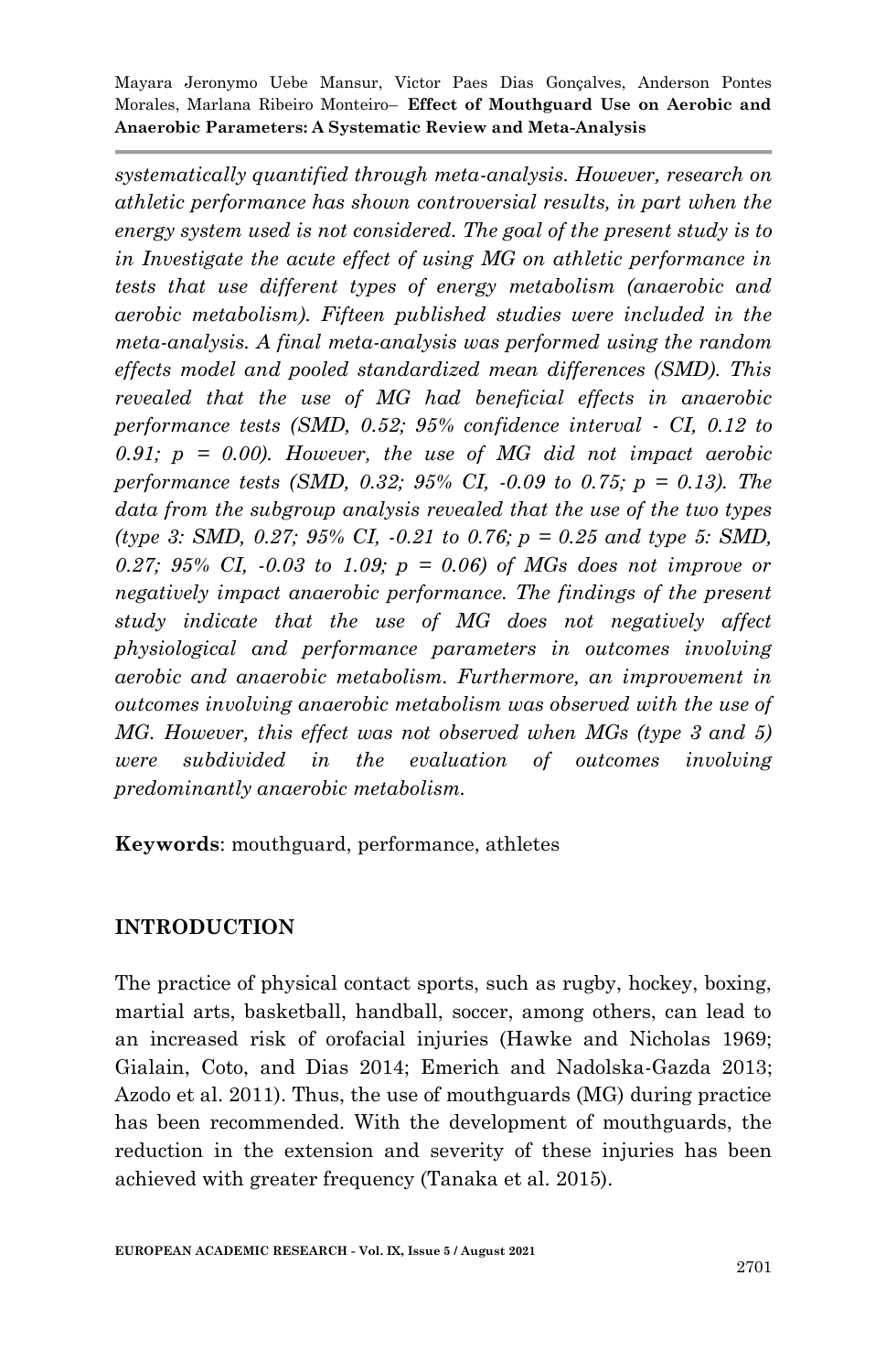MGs are preferably used only in the athlete's upper arch, acting to absorb the energy of the blow/impact in the mouth, dissipating and distributing it to areas of resistance. In addition to preventing orofacial trauma, some MGs can also offer mandibular repositioning (Tanaka et al. 2015; Dias et al. 2019).

Recent literature shows a high prevalence of athletes choosing to use type 1 (universal) and type 2 (boil and bite) MGs, justified by the low cost (Gonçalves, Nahmias, and Azevedo 2020). However, these MGs are not recommended for use as they do not have occlusal adjustments and are uncomfortable due to their standard size. According to Knapik et al. (2019) and Tribst et al. (2020), the MGs recommended for use are individualized MGs (type 3), customized (type 4), and optimizers (type 5) because they are custom-made, extremely comfortable, and better dissipate impact forces.

Despite the clear potential of MGs in reducing the risk of injury, some athletes have difficulty using MGs because of their dryness in their mouths, breathing, and speech difficulties, and thus increasing the perception that it can negatively impact their exercise performance (McClelland, Kinirons, and Geary 1999; Brionnet et al. 2001). Previous clinical studies have evaluated the effect of MG use on aerobic (Gebauer et al. 2011) and anaerobic exercise (Allen et al. 2014, 2018).

Findings from studies by Garner and McDivitt (2009) and Zaman et al. (2017), indicate that depending on the type of MG used by the athlete, it can promote an increase in the width and diameter of the oropharynx, suggesting that airway openings can contribute to the improvement of parameters ventilation and increased performance in predominantly aerobic activities.

However, these findings remain controversial in the literature, because. Rapisura et al. (2010) did not observe differences in minute volume (VE) and respiratory exchange ratio (RER) when MG was used by eleven women in a test performed on a cycle ergometer. Likewise, Bailey et al. (2015) did not observe differences in gas exchange with the use of MG. Authors such as Lässing et al. (2021), observed an increase in metabolic effort and a significant reduction in ventilation parameters, which affected the performance of 17 healthy individuals using the MG on the cycle ergometer.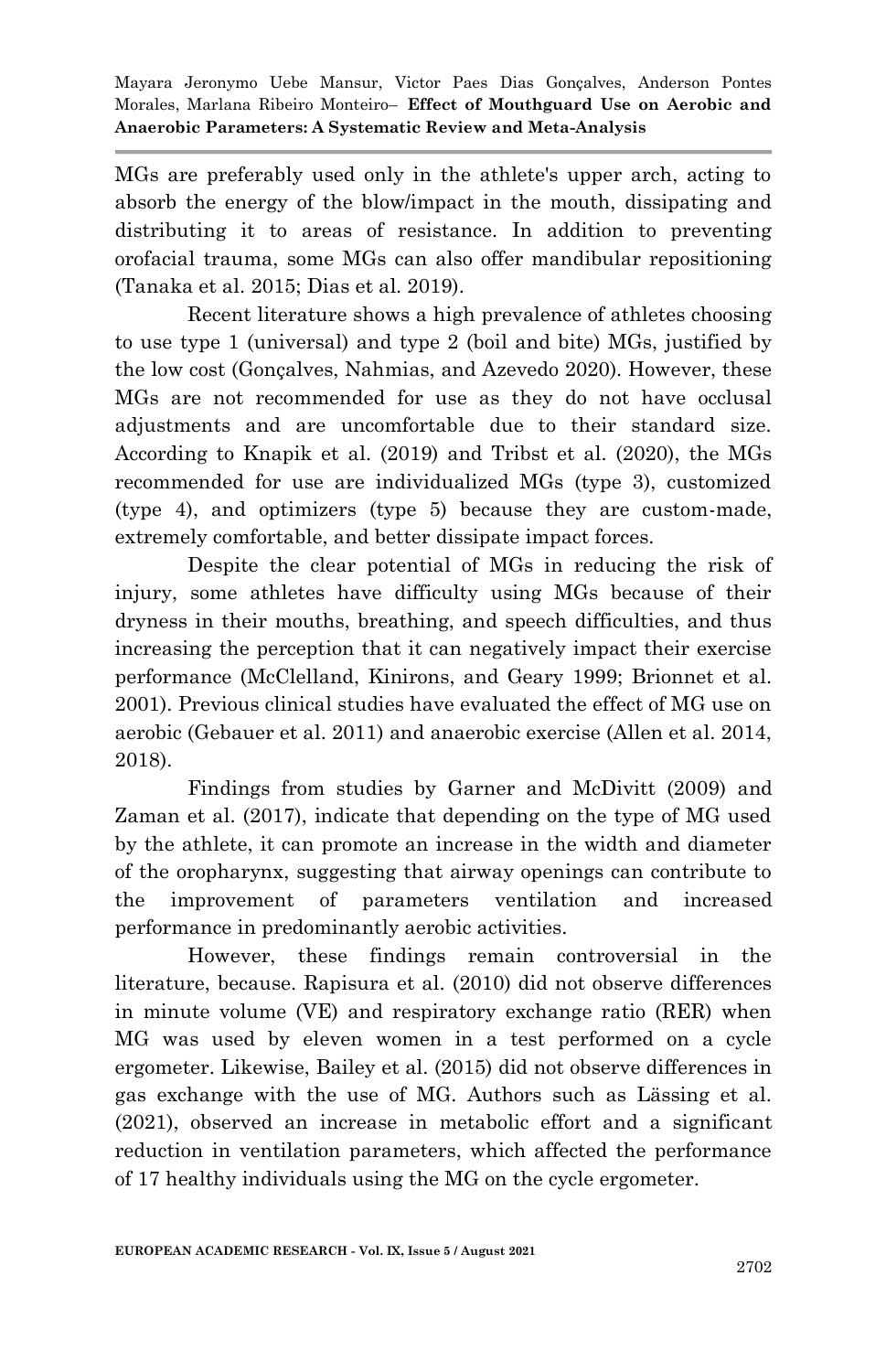In predominantly anaerobic exercises, the mechanism proposed with the use of MG to improve muscle strength may be related to the concurrent activation potentiation (CAP) that are derived from a closed jaw and that constitute a remote voluntary contraction (RVC), which is the possible cause of the ergogenic effect. The use of mandibular repositioning MG is beneficial in improving muscle strength (Ebben, Flanagan, and Jensen 2008), where contraction of the jaw muscles can translate into improved neuromuscular responses of movement agonist muscles.

However, clinical studies investigating the use of MG did not observe improvement in muscle strength/power. For example, Buscà et al. (2018) did not observe differences in the output power of 13 basketball players in the leg press exercise verified by a linear encoder system. The findings of a recent study (Miró et al. 2021) indicated that the use of MGs can promote beneficial effects on lower limb muscle strength, especially on jumping ability and knee extension actions, but they do not extend to muscle actions isometric and isokinetic.

Due to the conflicting results of available clinical trials, a systematic review was carried out to investigate whether the use of mouthguards negatively impacts physiological and athletic performance parameters, considering tests that use aerobic and anaerobic energy metabolism.

## **MATERIAL AND METHOD**

## **Protocol**

This systematic review was performed according to PRISMA (Preferred Reporting Items for Systematic Review and Meta-Analysis) guidelines (http:// [www.prisma-statement.org\)](http://www.prisma-statement.org/).

#### **Information sources and search**

A systematic literature review was performed to analyze the acute effects of mouthguard use on performance, which was defined as 1) athletic performance and 2) anaerobic and aerobic testing. An extensive article search was carried out, with only articles published before January 2020, using databases PubMed, Scopus, Web of Science, Latin American e Literatura Caribenha em Ciências da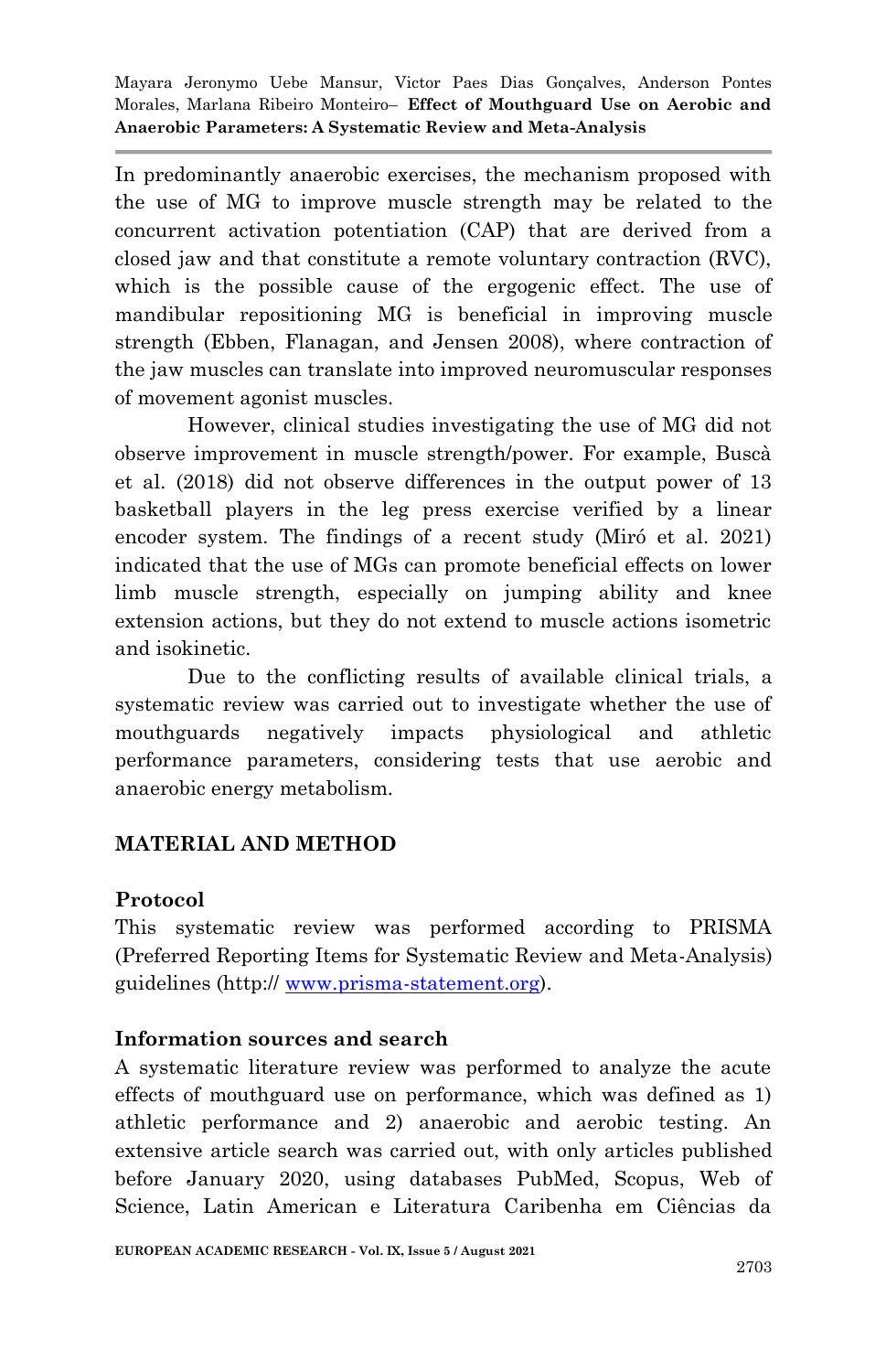Saúde (LILACS) (Table 1). The selection process is described in Figure 1. No dates or language restrictions were applied. The MeSH terms ―Mouthguard‖ were used. MeSH synonyms, related terms, and free terms were included. The terms were combined to refine the search results. The titles and abstracts of the identified articles were independently evaluated by two investigators to determine whether they met the inclusion criteria for the review. The electronic search was complemented by a manual search of the reference list of the articles used.

# **Eligibility Criteria**

The outlines of the inclusion criteria, according to the population, interventions, comparisons, and outcomes (PICOS), were performed as follows:

**Population (P):** Amateur; Elite; Professional Athletes.

**Intervention (I):** Mouthguard.

**Comparison (C):** Mouthguard control or without Mouthguard.

**Outcome (O):** Anaerobic and aerobic tests.

**Study Design (S):** Randomized clinical trial; Crossover randomized clinical trial.

# **Inclusion Criteria**

Muscle strength/power and endurance tests, randomized clinical trials, published in any language.

# **Exclusion Criteria**

Use of mouthguard as a therapeutic form, without a control condition, chronic use of a mouthguard, animal study, pilot study, observational study, book chapter, systematic review or meta-analysis and without complete data for analysis.

# **Selection of Studies and Data Collection**

All electronically identified articles were scanned by title and abstract. Articles that appeared in more than one database search were only considered once. Two examiners (MJUM and VPDG) independently performed the research process. In case of discrepancy, a decision was made by consensus with a third author (APM). Full texts were obtained for all articles identified and judged to be potentially relevant. Data were extracted from the following variables; **Anaerobic Test:** Vertical jump (Peak force), Jump height, Handgrip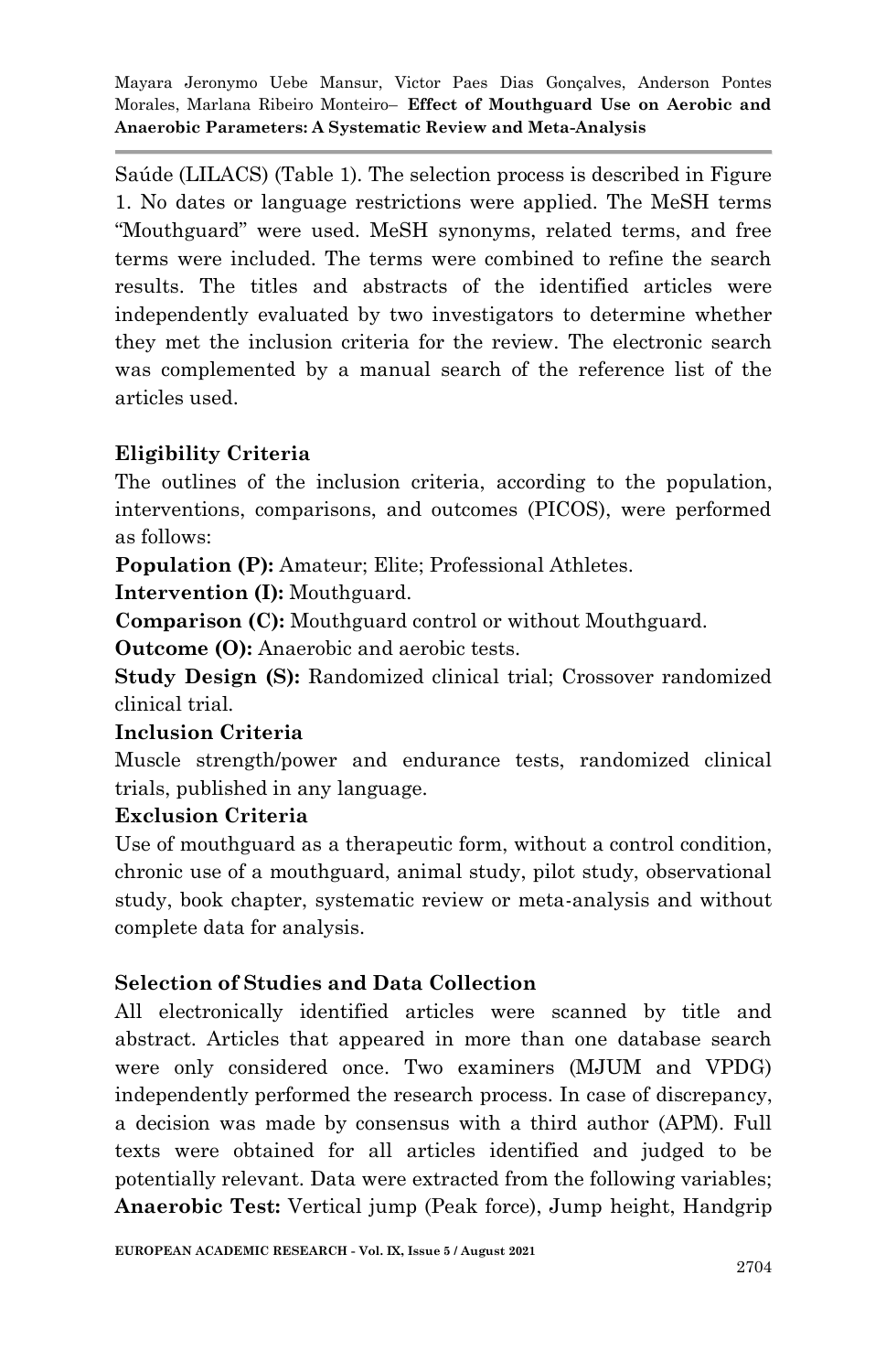tests, Maximum power in cycle ergometer, Back-Row isometric force (Peak force), Countermovement vertical jump, Abduction + Adduction (torque), External rotation + Internal rotation (torque), Cycling sprint performance in Wingate anaerobic test, Maximal aerobic performance, Bench press performance. **Aerobic Test:** Cooper test, Maximal oxygen uptake (VO2max), Minute ventilation (VE), Maximal aerobic performance. For the meta-analysis, data were generally extracted using means, standard deviation and sample sizes (n), types of mouthguards, and exercises performed.

# **Assessment of risk of bias and study quality**

Two review authors independently undertook the risk of bias assessment for the included trials. Disagreements were solved by discussion with a third review author until a consensus was reached. The assessment was carried out according to the criteria described in Chapter 8 of the Cochrane Handbook for Systematic Reviews of Interventions (Shuster 2011). The following dimensions were considered: Random sequence generation, allocation concealment, participant blinding, professional blinding, blinding of outcome evaluators, incomplete outcomes, selective outcome reporting, and sample calculation. The risk was assessed using pre-specified criteria for study suitability. The overall risk of bias of the included studies was categorized and reported according to the following:

▪ Low risk of bias (plausible bias unlikely to seriously alter the results) if all key domains were assessed as a low risk of bias;

▪ Unclear risk of bias (plausible bias that raises some doubt about the results) if one or more key domains were assessed as an unclear risk of bias; or

▪ High risk of bias (plausible bias that seriously weakens confidence in the results) if one or more key domains were assessed as a high risk of bias.

## **Summary measures and synthesis of results**

Data were extracted and converted into a standard format by calculating the standardized mean difference (SMD), referred to as the "size effect" in the Results and Discussion. All analyses were conducted in Comprehensive Meta-Analysis Software 3.2 (Biostat, Englewood, NJ, USA) using a random-effect model. A p-value  $\leq 0.05$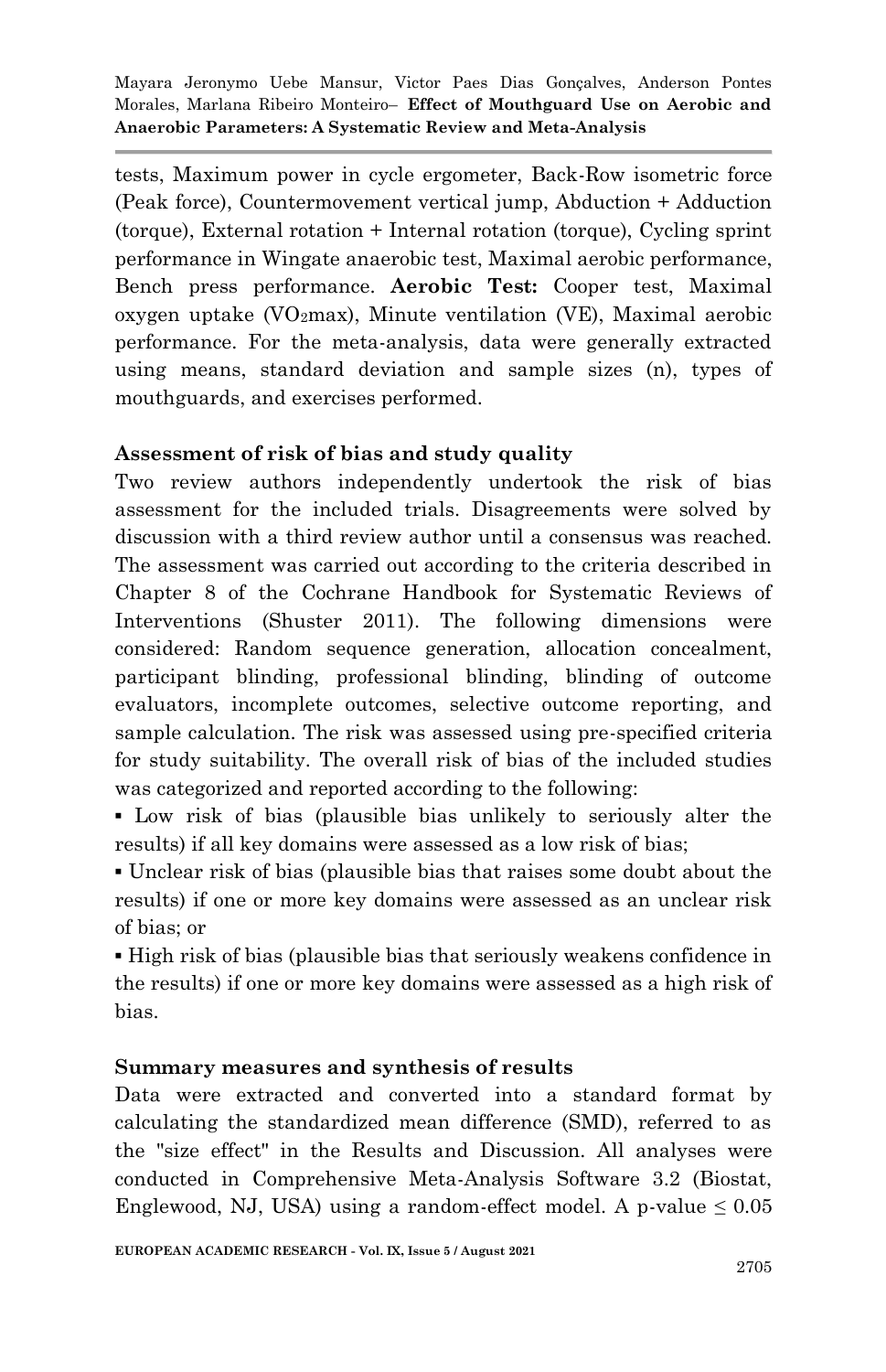was considered statistically significant (Z-test). Statistical heterogeneity of the treatment effect among studies was assessed via the Chi<sup>2</sup> test, with a threshold p value of 0.1, and the inconsistency  $I<sup>2</sup>$ test, in which values > 50% were considered indicative of high heterogeneity. Studies with MGs (type 3 and 5) were used for subgroup evaluation in anaerobic parameters.

| Database                                  | Search strategy                                                                                                                                                                                                                                                                                                                                                                                                                                                                                                                                                                 |
|-------------------------------------------|---------------------------------------------------------------------------------------------------------------------------------------------------------------------------------------------------------------------------------------------------------------------------------------------------------------------------------------------------------------------------------------------------------------------------------------------------------------------------------------------------------------------------------------------------------------------------------|
| PubMed                                    |                                                                                                                                                                                                                                                                                                                                                                                                                                                                                                                                                                                 |
| #1 (athletes) OR (athlete)                | #2 ("Mouth Protector" OR "Protector, Mouth"<br>OR "Protectors, Mouth" OR "Protetor bucal" OR<br>"Mouth Pieces, Protective" OR "Mouth Pieces,<br>Protective" OR "Mouth Piece, Protective" OR<br>"Piece, Protective Mouth" OR "Pieces, Protective<br>Mouth" OR "Protective Mouth Piece" OR<br>"Protective Mouth Pieces" OR "Mouthpieces,<br>Protective" OR "Mouthpiece, Protective" OR<br>"Protective<br>Mouthpiece"<br><b>OR</b><br>"Protective<br>Mouthpieces" OR "Mouth Guards" OR "Guard,<br>Mouth" OR "Guards, Mouth" OR "Mouth Guard"<br>AND "Randomized Controlled Trial"  |
| Scopus                                    |                                                                                                                                                                                                                                                                                                                                                                                                                                                                                                                                                                                 |
| #1 TITLE-ABS-KEY (athletes) OR (athlete)) | #2 TITLE-ABS-KEY ("Mouth Protector" OR<br>"Protector, Mouth" OR "Protectors, Mouth" OR<br>"Protetor bucal" OR "Mouth Pieces, Protective"<br>OR "Mouth Pieces, Protective" OR "Mouth Piece,<br>Protective" OR "Piece, Protective Mouth" OR<br>"Pieces, Protective Mouth" OR "Protective<br>Mouth Piece" OR "Protective Mouth Pieces" OR<br>"Mouthpieces, Protective" OR "Mouthpiece,<br>Protective" OR "Protective Mouthpiece" OR<br>"Protective Mouthpieces" OR "Mouth Guards"<br>OR "Guard, Mouth" OR "Guards, Mouth" OR<br>"Mouth Guard" AND "Randomized Controlled<br>Trial" |
| Web of Science                            |                                                                                                                                                                                                                                                                                                                                                                                                                                                                                                                                                                                 |
| #1 TOPIC= (athletes OR athlete)           | #2 TOPIC= ("Mouth Protector" OR "Protector,<br>Mouth" OR "Protectors, Mouth" OR "Protetor<br>bucal" OR "Mouth Pieces, Protective" OR<br>"Mouth Pieces, Protective" OR "Mouth Piece,                                                                                                                                                                                                                                                                                                                                                                                             |

**Table 1. Electronic databases used and search strategies - Date: 10/08/2020**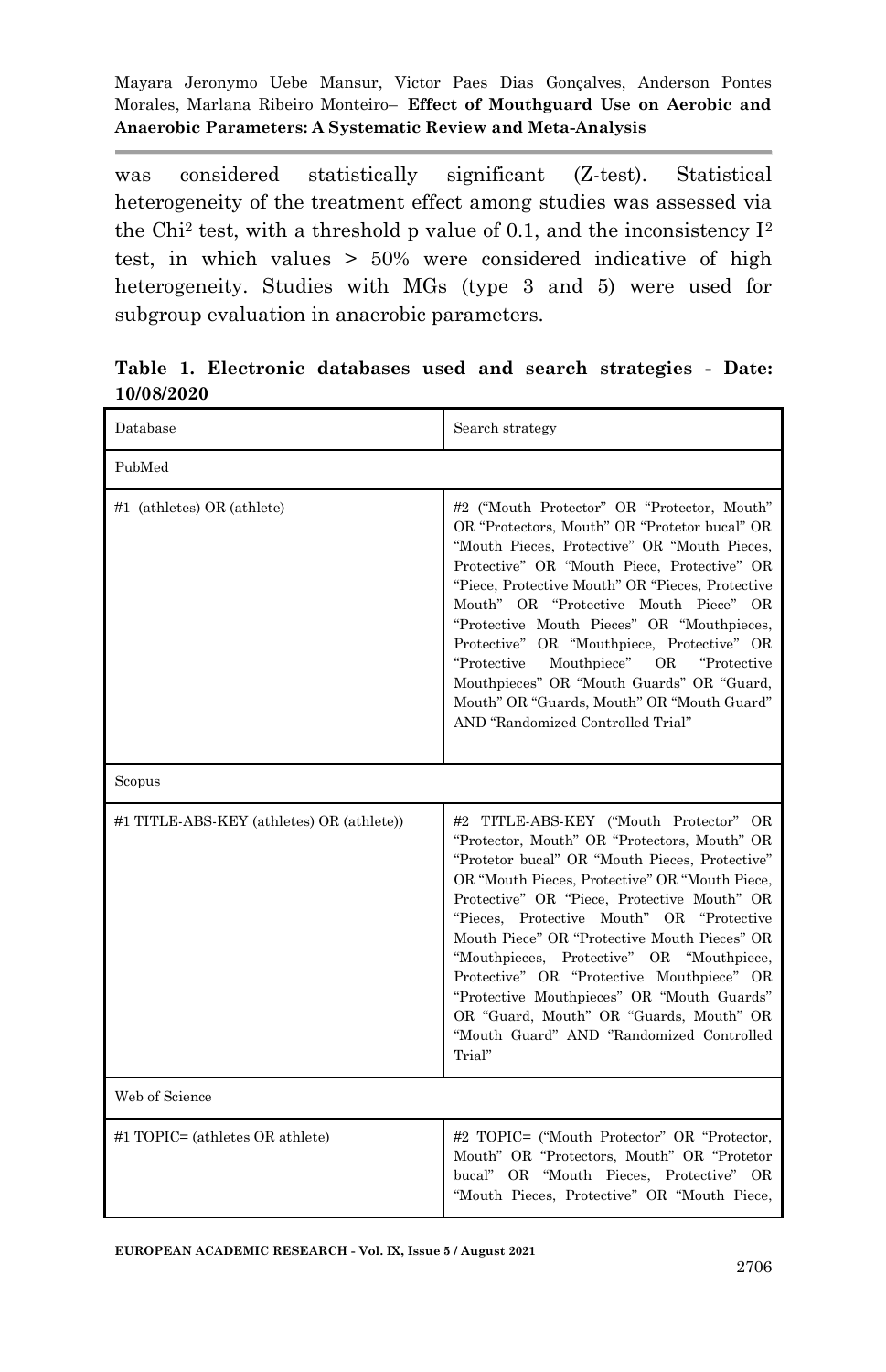|                                                                     | Protective" OR "Piece, Protective Mouth" OR<br>"Pieces, Protective Mouth" OR "Protective<br>Mouth Piece" OR "Protective Mouth Pieces" OR<br>"Mouthpieces, Protective" OR "Mouthpiece,<br>Protective" OR "Protective Mouthpiece" OR<br>"Protective Mouthpieces" OR "Mouth Guards"<br>OR "Guard, Mouth" OR "Guards, Mouth" OR<br>"Mouth Guard" AND "Randomized Controlled<br>Trial"                                                                                                                                                |
|---------------------------------------------------------------------|----------------------------------------------------------------------------------------------------------------------------------------------------------------------------------------------------------------------------------------------------------------------------------------------------------------------------------------------------------------------------------------------------------------------------------------------------------------------------------------------------------------------------------|
| Latin American e Literatura Caribenha em Ciências da Saúde (LILACS) |                                                                                                                                                                                                                                                                                                                                                                                                                                                                                                                                  |
| $#1(MH:$ athletes OR athlete)                                       | #2 (MH: "Mouth Protector" OR "Protector,<br>Mouth" OR "Protectors, Mouth" OR "Protetor<br>bucal" OR "Mouth Pieces, Protective" OR<br>"Mouth Pieces, Protective" OR "Mouth Piece,<br>Protective" OR "Piece, Protective Mouth" OR<br>"Pieces, Protective Mouth" OR "Protective<br>Mouth Piece" OR "Protective Mouth Pieces" OR<br>"Mouthpieces, Protective" OR "Mouthpiece,<br>Protective" OR "Protective Mouthpiece" OR<br>"Protective Mouthpieces" OR "Mouth Guards"<br>OR "Guard, Mouth" OR "Guards, Mouth" OR<br>"Mouth Guard" |

## **RESULTS**

## **Flowchart of scientific research**

After database screening and removal of duplicates, 140 studies were identified (Fig. 1). After title selection, 34 studies remained after careful examination of the abstracts. The full texts of these 34 studies, including 19 studies, were excluded for the following reasons: (1) pilot study; (2) non-athlete individuals; (3) chronic use of mouthguards and (4) studies that did not assess performance parameters.



**Figure 1. Research Flowchart**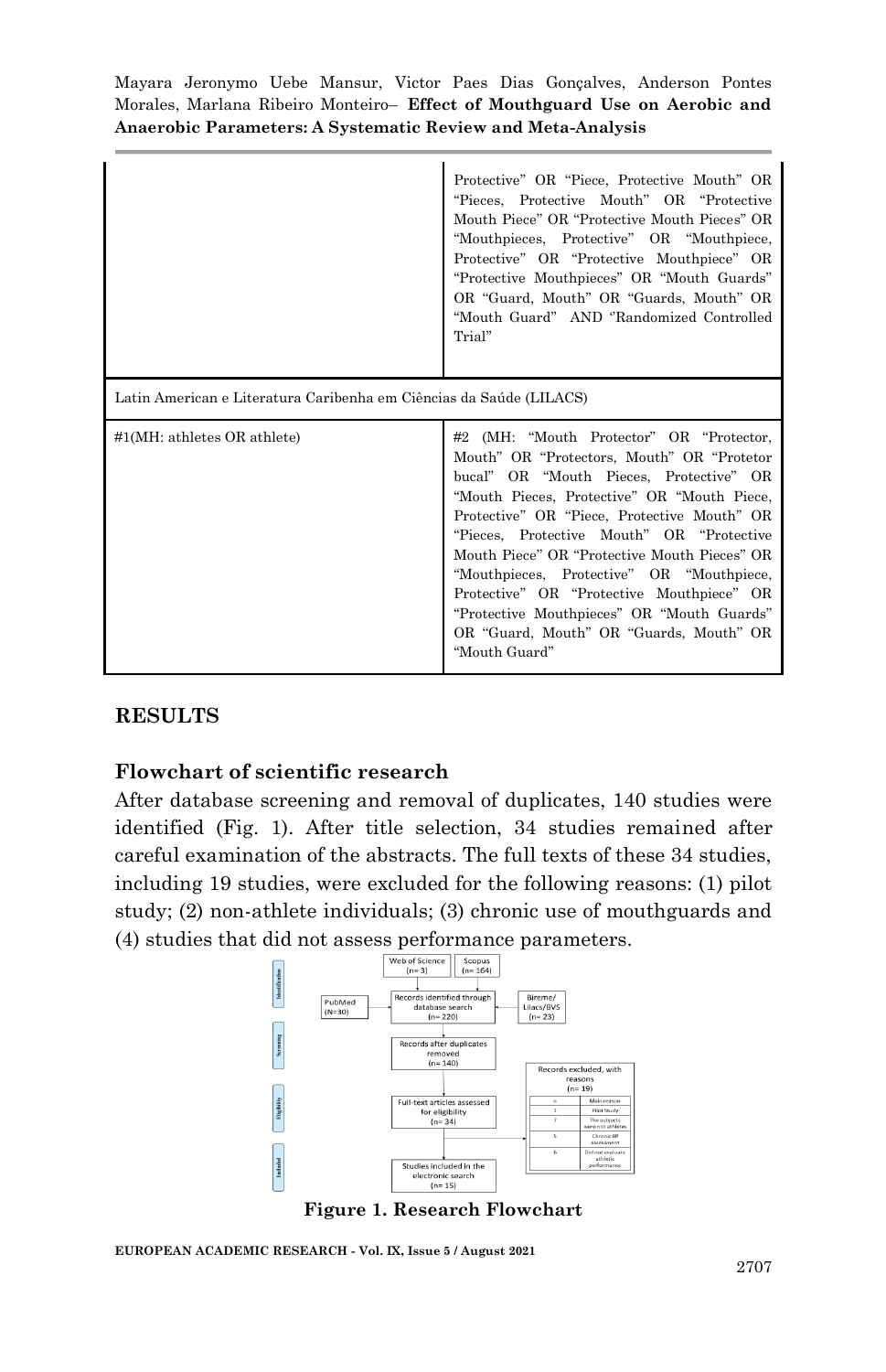#### **Study bias risk**

The assessment of the risk of bias of the selected studies is shown in Figure 2. Regarding sequence randomization and allocation concealment, most of the studies presented an uncertain risk. The blinding item was divided into two parts, participants and professionals, due to the fact that the studies did not address these results. However, as respiratory assessments were performed during exercise tests, with or without the use of MG, blinding would not be possible for both the subjects and the examiners. The blinding of outcome evaluators was not mentioned in any of the articles. All articles presented low risk regarding incomplete outcomes and selective outcome reports. In "Other sources of bias", the sample calculation was chosen, being the same performed in only one article.



**Figure 2. Detailed Risk of Bias**

Unclear risk of Bias

 $\bigcap$ 

## **Study characteristics**

The characteristics of the 15 selected studies are listed in Table 2. All studies met the inclusion criteria and were considered randomized controlled and crossover clinical trials, published in English between 2006 and 2019. Of the 15 selected studies, 12 studies [\(Allen et al.](https://paperpile.com/c/iWk1rM/Nr3t+l5nL+RAC4+dlKO+f1Fb+nONB+W1ka+hJ0p+jB1S+cV1s+lWwg+BOpL)  [2014, 2018; Battaglia et al. 2018; Bourdin et al. 2006; Buscà et al.](https://paperpile.com/c/iWk1rM/Nr3t+l5nL+RAC4+dlKO+f1Fb+nONB+W1ka+hJ0p+jB1S+cV1s+lWwg+BOpL)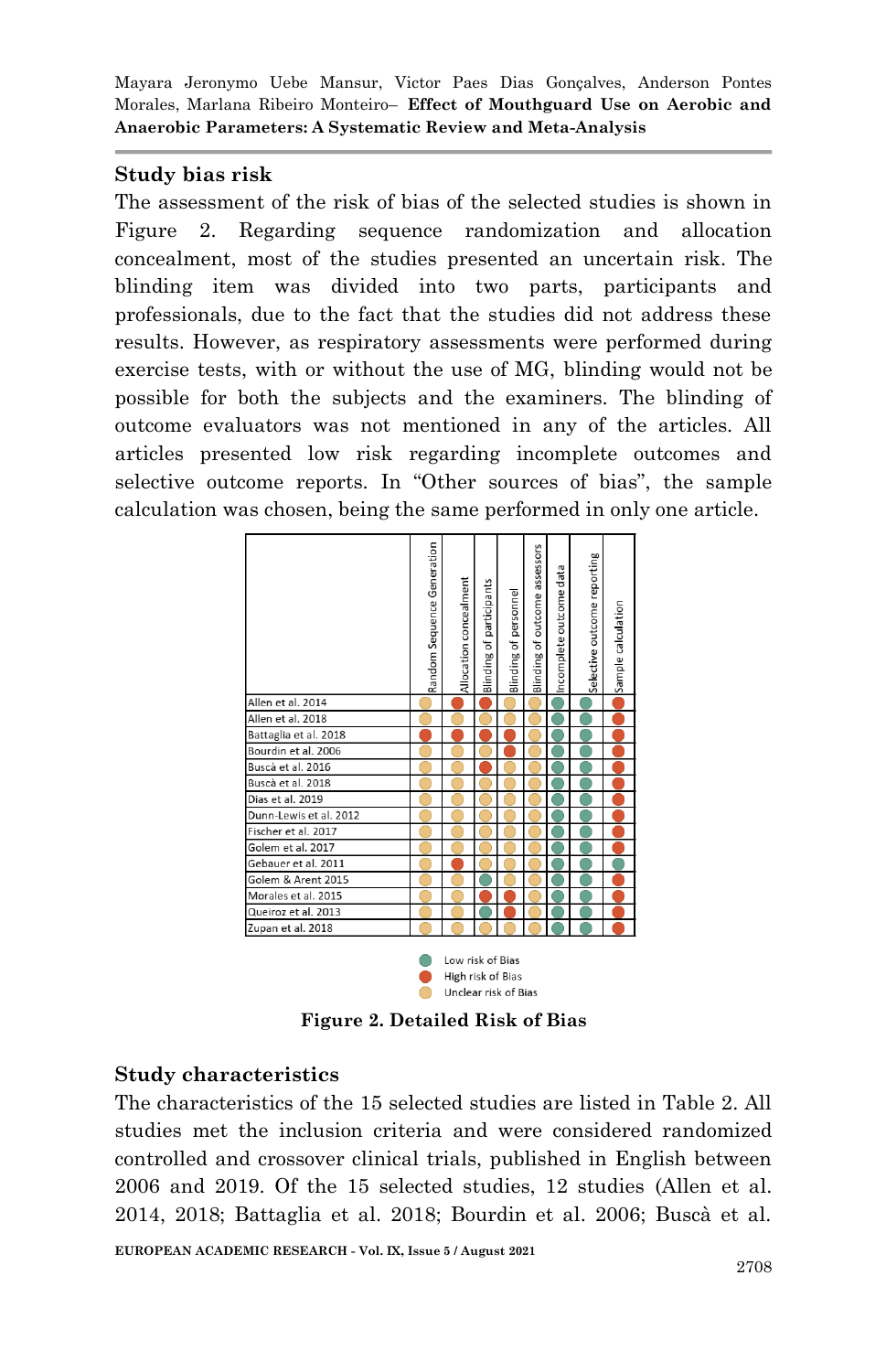[2016, 2018; Dias et al. 2019; Fischer, Weber, and Beneke 2016;](https://paperpile.com/c/iWk1rM/Nr3t+l5nL+RAC4+dlKO+f1Fb+nONB+W1ka+hJ0p+jB1S+cV1s+lWwg+BOpL)  [Golem, Davitt, and Arent 2017; Gebauer et al. 2011; Golem and Arent](https://paperpile.com/c/iWk1rM/Nr3t+l5nL+RAC4+dlKO+f1Fb+nONB+W1ka+hJ0p+jB1S+cV1s+lWwg+BOpL)  [2015; Morales et al. 2015\)](https://paperpile.com/c/iWk1rM/Nr3t+l5nL+RAC4+dlKO+f1Fb+nONB+W1ka+hJ0p+jB1S+cV1s+lWwg+BOpL) included used participants of gender male. One study [\(Queiróz et al. 2013\)](https://paperpile.com/c/iWk1rM/DdLF) used female participants, and two studies [\(Dunn-Lewis et al. 2012;](https://paperpile.com/c/iWk1rM/HoHi+Zr3O) Zupan et al. 2018) used both genders. In a total of 373 individuals investigated, the age ranged between 20.9 and 27.8 years. One study [\(Queiróz et al. 2013\)](https://paperpile.com/c/iWk1rM/DdLF) used MG (type 1). Six studies [\(Bourdin et al. 2006; Dunn-Lewis et al. 2012; Golem, Davitt,](https://paperpile.com/c/iWk1rM/dlKO+HoHi+jB1S+lWwg+DdLF+Zr3O)  [and Arent 2017; Golem and Arent 2015; Queiróz et al. 2013; Zupan et](https://paperpile.com/c/iWk1rM/dlKO+HoHi+jB1S+lWwg+DdLF+Zr3O)  [al. 2018\)](https://paperpile.com/c/iWk1rM/dlKO+HoHi+jB1S+lWwg+DdLF+Zr3O) used the MG (type 2). Twelve studies [\(Allen et al. 2014, Allen](https://paperpile.com/c/iWk1rM/Nr3t+l5nL+dlKO+f1Fb+hJ0p+nONB)  [et al. 2018; Bourdin et al. 2006; Buscà et al. 2016; Fischer, Weber, and](https://paperpile.com/c/iWk1rM/Nr3t+l5nL+dlKO+f1Fb+hJ0p+nONB)  [Beneke 2016; Buscà et al. 2018;](https://paperpile.com/c/iWk1rM/Nr3t+l5nL+dlKO+f1Fb+hJ0p+nONB) [Golem, Davitt, and Arent 2017;](https://paperpile.com/c/iWk1rM/Nr3t+l5nL+dlKO+f1Fb+hJ0p+nONB)  [Gebauer et al. 2011; Golem and Arent 2015; Morales et al. 2015;](https://paperpile.com/c/iWk1rM/jB1S+cV1s+lWwg+BOpL+DdLF+Zr3O)  [Queiróz et al. 2013; Zupan et al. 2018\)](https://paperpile.com/c/iWk1rM/jB1S+cV1s+lWwg+BOpL+DdLF+Zr3O) used MG (type 3), and five studies [\(Allen et al. 2018; Battaglia et al. 2018; Dias et al. 2019;](https://paperpile.com/c/iWk1rM/l5nL+RAC4+W1ka+HoHi+hJ0p)  [Dunn-Lewis et al. 2012; Fischer, Weber, and Beneke 2016\)](https://paperpile.com/c/iWk1rM/l5nL+RAC4+W1ka+HoHi+hJ0p) used the MG (type 5) (table 2).

| First Author, Year    | Number   | Subjects'         | Anthropometric   | Interval  | Type of MG       | Test                  | Measurement test     |
|-----------------------|----------|-------------------|------------------|-----------|------------------|-----------------------|----------------------|
|                       | of       | age               | data Height      | between   | (description     |                       |                      |
|                       | subjects | mean <sup>±</sup> | $Mean \pm SD$    | tests     | according to the |                       |                      |
|                       | (gender) | $SD$ (yrs.)       | (cm) Body mass   | (Washout) | studies)         |                       |                      |
|                       |          |                   | $\pm$ SD (Kg)    |           |                  |                       |                      |
| Allen et al. 2014     | 21       | $21.5 +$          | $177.5 \pm 7.9$  | 1 Week    | - Control: no    | Muscle strength /     | Control:             |
|                       | (male)   | 1.3               | $87.1 \pm 10.8$  |           | mouthguard       | power                 | $2304.5 \pm 345.9$   |
|                       |          |                   |                  |           | - Mouthguard     | Peak force in         | MG (Type 3):         |
|                       |          |                   |                  |           | Custom Made      | Vertical Jump         | $2515.2 \pm 560.8$   |
|                       |          |                   |                  |           | (Type 3)         | Assessment            |                      |
| Allen et al. 2018     | 36       | $23 \pm 2.8$      | $178.54 \pm 9.0$ | 1 Week    | - Control: no    | Muscle strength /     | Control:             |
|                       | (male)   |                   | $83.09 \pm 7.8$  |           | mouthguard       | power                 | $2185.30 \pm 263.76$ |
|                       |          |                   |                  |           | - Mouthguard     | Jump Height           | MG (Type 3):         |
|                       |          |                   |                  |           | Custom Made      | Control               | $2177.85 \pm 292.14$ |
|                       |          |                   |                  |           | (Type 3)         |                       | $MG$ (Type 5):       |
|                       |          |                   |                  |           | - Mouthguard     |                       | $2148.79 \pm 276.30$ |
|                       |          |                   |                  |           | Optimizer /      |                       |                      |
|                       |          |                   |                  |           | neuromuscular    |                       |                      |
|                       |          |                   |                  |           | (Type 5)         |                       |                      |
| Battaglia et al. 2018 | 24       | $20.9 +$          | $170.5 \pm 5.7$  | 2 Days    | - Control: no    | Muscle strength /     | Control:             |
|                       | (male)   | 7.06              | $75.1 \pm 7.3$   |           | mouthguard       | power                 | $37.77 \pm 9.15$     |
|                       |          |                   |                  |           | - Mouthguard     | <b>Handgrip Tests</b> | $MG$ (Typo 5):       |
|                       |          |                   |                  |           | Optimizer /      |                       | $39.39 \pm 9.29$     |
|                       |          |                   |                  |           | neuromuscular    |                       |                      |
|                       |          |                   |                  |           | (Type 5)         |                       |                      |
| Bourdin et al. 2006   | 19       | $27 \pm 4.8$      | $180.9 \pm 8.7$  | 2 Days    | - Control: no    | Muscle strength /     | Control:             |
|                       | (Male)   |                   | $91.4 \pm 18.6$  |           | mouthguard       | power                 | $1184.8 \pm 225.4$   |
|                       |          |                   |                  |           | - Mouthguard     | Maximum power         | $MG$ (Type 3):       |
|                       |          |                   |                  |           | Custom Made      | in cycle ergometer    | $1180.9 \pm 246$     |
|                       |          |                   |                  |           | (Type 3)         |                       |                      |
| Buscà et al.          | 28       | $23.60 +$         | $1.79 \pm 7.4$   | 2 Days    | - Control: no    | Muscle strength /     | Control:             |
| 2016                  | (Male)   | 3.48              | $77.01 \pm 8.11$ |           | mouthguard       | power                 | $1216.48 \pm 44.290$ |
|                       |          |                   |                  |           | - Mouthguard     | Back-Row              | MG (Type 3):         |
|                       |          |                   |                  |           | Custom Made      | Isometric             | $1322.39 \pm 45.861$ |
|                       |          |                   |                  |           | (Type 3)         | Force(peakforce)      |                      |
| Buscà et al.          | 13       | $21.07 \pm$       | $1.98 \pm 7.31$  | N.R       | - Control: no    | Muscle strength /     | Control:             |

**Table 2. General characteristic of the studies included in the systematic review and meta-analysis.**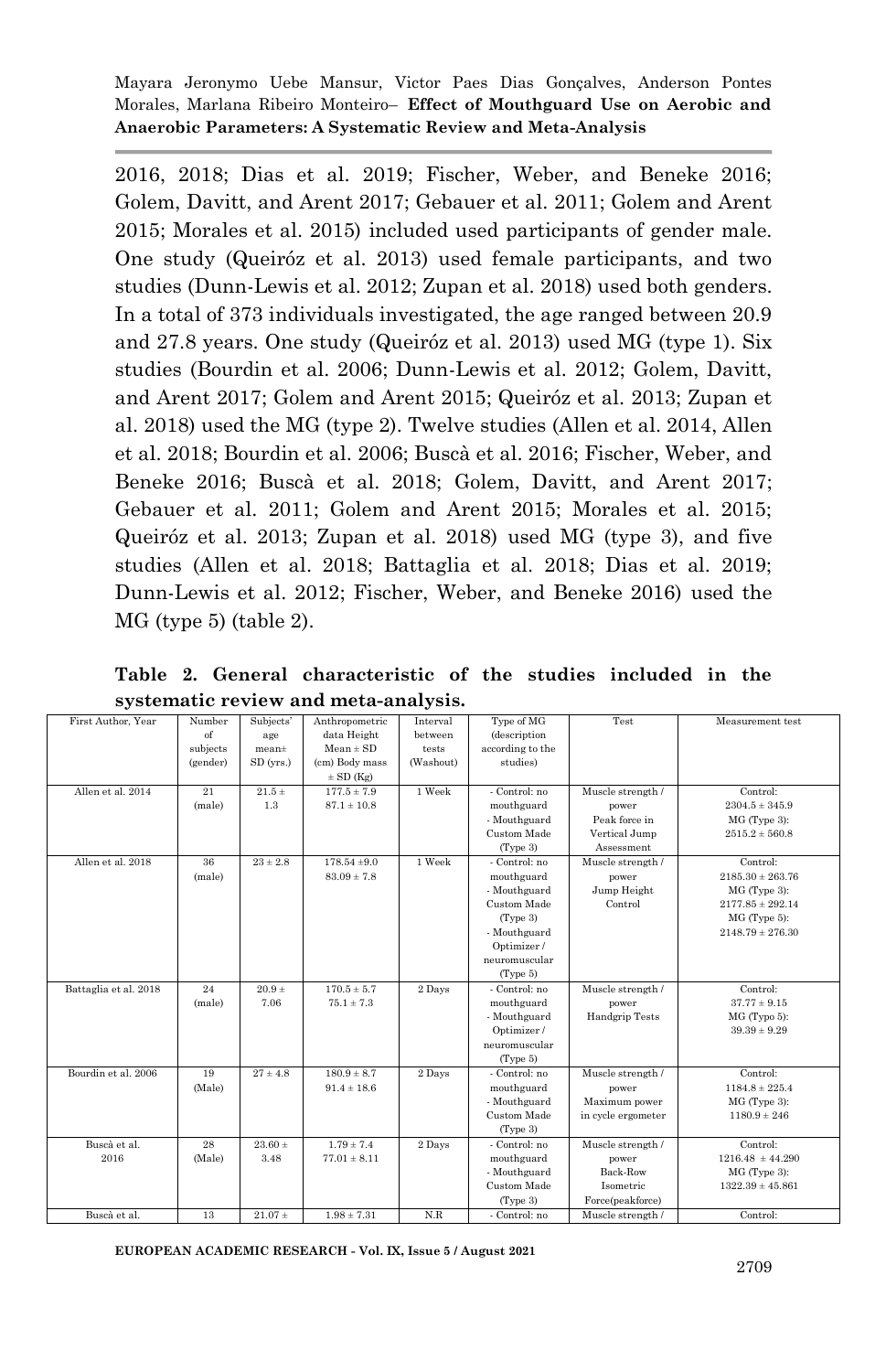| 2018                   | (Male)                                    | 4.11                    | $91.05 \pm 10.92$                                                                        |                     | mouthguard<br>- Mouthguard<br>Custom Made<br>(Type 3)                                                                              | power:<br>Countermovement<br>vertical jump                                                                                   | $1160 \pm 114$<br>MG (Type 3):<br>$1184 \pm 116$                                                                                                                                                                                      |
|------------------------|-------------------------------------------|-------------------------|------------------------------------------------------------------------------------------|---------------------|------------------------------------------------------------------------------------------------------------------------------------|------------------------------------------------------------------------------------------------------------------------------|---------------------------------------------------------------------------------------------------------------------------------------------------------------------------------------------------------------------------------------|
| Dias et al.<br>2019    | 14<br>(Male)                              | $21.67 \pm$<br>0.86     | $1.76 \pm 0.61$<br>$76.33 \pm 7$                                                         | 3 Days              | - Control: no<br>mouthguard<br>- Mouthguard<br>Optimizer /<br>neuromuscular<br>(Type 5)                                            | Muscle strength /<br>power<br>Test 1:<br>Abduction+<br>Adduction<br>Test 2: External<br>Rotation<br><b>Internal Rotation</b> | Test1<br>Control<br>$52.76 \pm 9.88$<br>$61.3 \pm 2.47$<br>MG (Type 5):<br>$57.72 \pm 2.70$<br>$68.53 \pm 1.47$<br>Test 2<br>Control:<br>$32.15 \pm 0.95$<br>$33.72 \pm 1.79$<br>MG (Type 5):<br>$36.99 \pm 1.92$<br>$40.93 \pm 2.72$ |
| Dunn-Lewis et al. 2012 | $\bf 26$<br>(male)<br>$\bf 24$<br>(women) | $25 \pm 4$<br>$23\pm3$  | Male<br>$1.78 \pm 0.07$<br>$83.3 \pm 11.4$<br>Women<br>$1.65 \pm 0.08$<br>$62.6 \pm 7.8$ | N.R                 | - Control: no<br>mouthguard<br>- Mouthguard<br>Optimizer /<br>neuromuscular<br>(Type 5)                                            | Muscle strength /<br>power<br>Vertical jump<br>performance<br>(peak power)                                                   | Male<br>Control:<br>$4053 \pm 938$<br>MG (Type 5):<br>$4137 \pm 893$<br>Women<br>Control:<br>$2358 \pm 367$<br>MG (Type 5):<br>$2373 \pm 350$                                                                                         |
| Fischer et al.<br>2016 | $\rm 23$<br>(male)                        | $26.0\ \pm$<br>2.0      | $1.82 \pm 0.06$<br>$79.4 \pm 7.7$                                                        | 1 Week              | - Control: no<br>mouthguard<br>- Mouthguard<br>Custom Made<br>(Type 3)<br>- Mouthguard<br>Optimizer /<br>neuromuscular<br>(Type 5) | Muscle strength /<br>power<br>Cycling sprint<br>performance in<br>Wingate<br>Anaerobic Tests                                 | Control:<br>$862 \pm 118$<br>MG (Type 3):<br>$866 \pm 121$<br>MG (Type 5):<br>$864 \pm 108$                                                                                                                                           |
| Golem et al.<br>2017   | 20<br>(male)                              | $21.5 + 2.7$            | $176.5 \pm 6.5$<br>79.8±11.7                                                             | N.R                 | - Control: no<br>mouthguard<br>- Mouthguard<br>Custom Made<br>(Type 3)                                                             | <b>Endurance Test:</b><br>Test 1:<br>Maximal aerobic<br>performance<br>Test 2:<br>Respiratory flow<br>dynamics               | Test 1<br>Control:<br>$49.9 + 4.5$<br>MG (Type 3):<br>$48.7 \pm 5.1$<br>Test 2<br>Control:<br>$94.15 \pm 18.27$<br>MG (Type 3):<br>$92.13 \pm 18.72$                                                                                  |
| Gebauer et al. 2011    | 27<br>(male)                              | $23.5$ $\pm$<br>$3.8\,$ | $182 \pm 0.08$<br>$81.7 \pm 8.6$                                                         | $1\;\mathrm{Week}$  | - Control: no<br>mouthguard<br>- (MG1) custom<br>laminated MG<br>with normal<br>palatal surface                                    | <b>Endurance Test:</b><br>Test 1:<br>Ventilation<br>Test 2:<br>Oxygen uptake                                                 | Test 1<br>Control:<br>$124.19 \pm 15.62$<br>MG (Type 1):<br>$122.51 \pm 18.80$<br>Test 2<br>Control:<br>$57.22 \pm 6.14$<br>MG (Type 1):<br>$56.09 \pm 4.82$                                                                          |
| Golem & Arent 2015     | 20<br>(male)                              | $21.5 +$<br>$2.7\,$     | $176.5 \pm 6.5$<br>$79.8 \pm 11.7$                                                       | 2 Days              | - Control: no<br>mouthguard<br>- Mouthguard<br>Custom Made(<br>Tipo 3)                                                             | Vertical Jump<br>Height and Power<br>Output                                                                                  | Control:<br>$5261.4 \pm 613.7$<br>MG (Type 3):<br>$5212.1 \pm 613.6$                                                                                                                                                                  |
| Morales et al. 2015    | 28<br>(male)                              | $24.50$ $\pm$<br>3.32   | $181.34 \pm 7.4$<br>$78.14 \pm 8.21$                                                     | $\overline{3}$ Days | - Control: no<br>mouthguard<br>- Custom Made<br>MG(Tipo 3)                                                                         | Mean power                                                                                                                   | Control:<br>$9.01 \pm 0.15$<br>MG (Type 3):<br>$9.14 \pm 0.15$                                                                                                                                                                        |
| Queiroz et al. 2013    | $\rm 25$<br>(women)                       | N.R                     | N.R                                                                                      | 1 Week              | - Control: no<br>mouthguard<br>- Mouthguard<br>Custom Made(<br>Tipo 3)                                                             | <b>Endurance Test:</b><br>Test 1: Cooper<br>test<br>Test 2: VO2 max<br>and physical<br>fitness                               | Test 1<br>Control:<br>$2243.2 \pm 344.4$<br>MG (Type 3):<br>$2612.7 \pm 369.8$<br>Test 2<br>Control:<br>$38.6 \pm 7.7$                                                                                                                |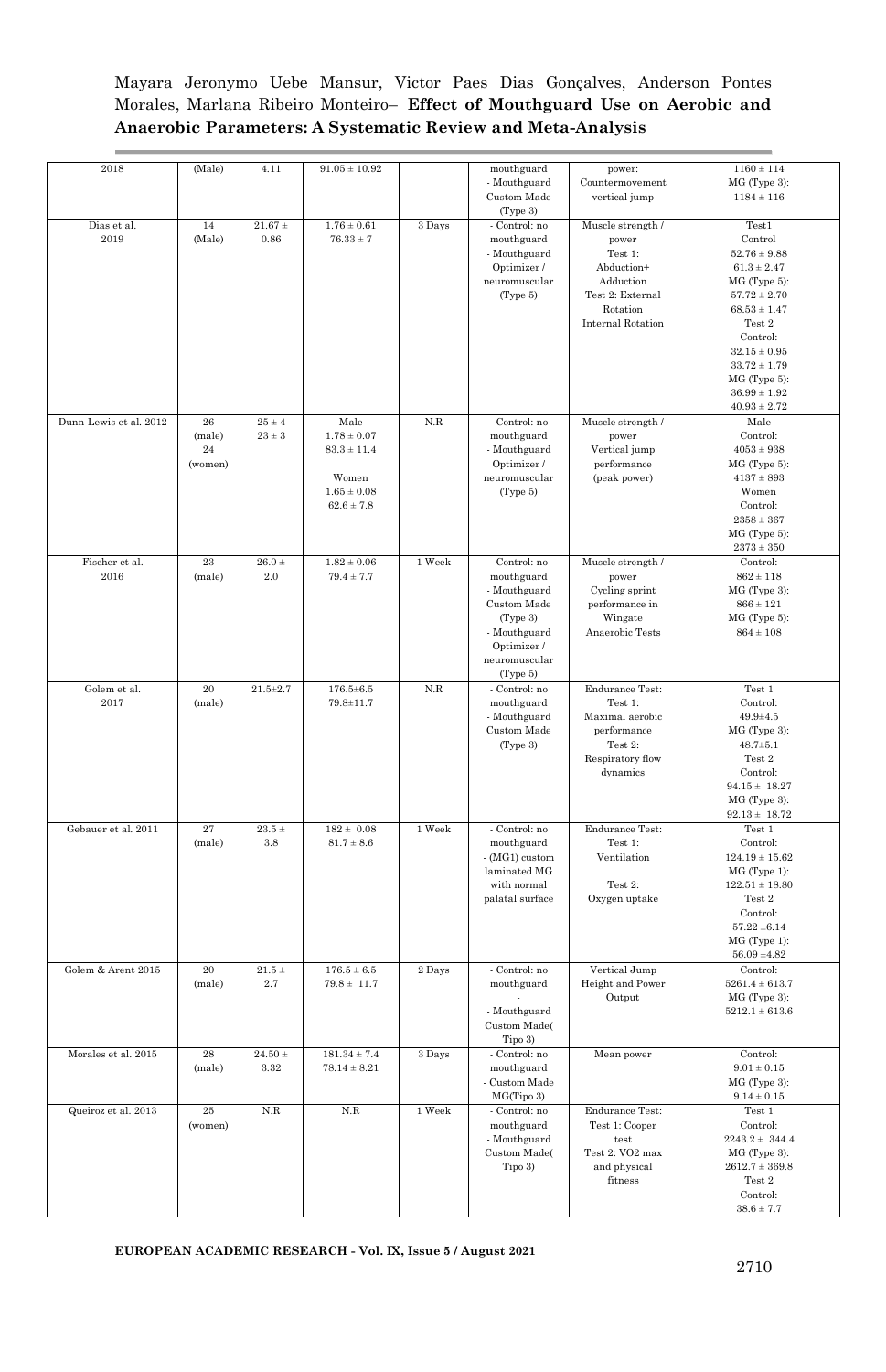|                      |                             |                                      |                                                                                         |        |                                                             |                                                                                                                                     | MG (Type 3):<br>$46.8 \pm 8.2$                                                                                                                                 |
|----------------------|-----------------------------|--------------------------------------|-----------------------------------------------------------------------------------------|--------|-------------------------------------------------------------|-------------------------------------------------------------------------------------------------------------------------------------|----------------------------------------------------------------------------------------------------------------------------------------------------------------|
| Zupan et al.<br>2018 | 4<br>(women)<br>21<br>(men) | $27.8 +$<br>2.5<br>$23.6 \pm$<br>1.3 | Women<br>$67.3 \pm 1.4$<br>$140.8 \pm 4.3$<br>Male<br>$70.1 \pm 0.4$<br>$174.7 \pm 4.6$ | 2 Days | - Control: no<br>mouthguard<br>- Custom Made<br>MG (Tipo 3) | Muscle strength /<br>power:<br>Test 1: Bench<br>press performance<br><b>Endurance Test:</b><br>Test 2: 1.5- mile<br>run performance | Test 1<br>Control:<br>$17.2 \pm 1.7$ reps<br>MG (Type 3):<br>$17.7 \pm 1.8$ reps<br>Test 2<br>Control:<br>$667.4 \pm 9.4$<br>$MG$ (Type 3):<br>$679.8 \pm 9.7$ |

#### **Synthesis of the results: meta-analyses**

For the meta-analysis, studies were grouped according to outcome used to report anaerobic and aerobic tests. To verify the outcomes involving aerobic metabolism, 4 studies [\(Zupan et al. 2018; Golem,](https://paperpile.com/c/iWk1rM/Zr3O+jB1S+cV1s+DdLF)  [Davitt, and Arent 2017; Gebauer et al. 2011; Queiróz et al. 2013\)](https://paperpile.com/c/iWk1rM/Zr3O+jB1S+cV1s+DdLF) were included, and 3 studies [\(Golem, Davitt, and Arent 2017; Gebauer et](https://paperpile.com/c/iWk1rM/Zr3O+jB1S+cV1s+DdLF)  [al. 2011; Queiróz et al. 2013\)](https://paperpile.com/c/iWk1rM/Zr3O+jB1S+cV1s+DdLF) evaluated more than one outcome involving aerobic metabolism. There was no statistically significant difference  $(p>0.05)$  between the conditions (Control x MG) in the outcomes involving aerobic metabolism (Fig. 4). The heterogeneity parameter I<sup>2</sup> was 73.44% (SMD, 0.32; 95% CI, -0.09 to 0.75; p = 0.13). For the pooled analysis (type of MG vs. control) of the aerobic test parameters (subgroups), it was not possible to be performed due to an insufficient number of studies.

| Study name                                                                                                                                                |                      | Statistics for each study | Std diff in means |         |         |            |            |      |
|-----------------------------------------------------------------------------------------------------------------------------------------------------------|----------------------|---------------------------|-------------------|---------|---------|------------|------------|------|
|                                                                                                                                                           | Std diff<br>in means | Standard<br>error         | p-Value           |         |         | and 95% CI |            |      |
| Golem et al (2017)                                                                                                                                        | $-0.250$             | 0.317                     | 0.432             |         |         |            |            |      |
| Gebauer et al (2011)                                                                                                                                      | $-0.116$             | 0.272                     | 0.671             |         |         |            |            |      |
| Golem et al (2017)                                                                                                                                        | $-0.109$             | 0.316                     | 0.730             |         |         |            |            |      |
| Gebauer et al (2011)                                                                                                                                      | 0.205                | 0.273                     | 0.453             |         |         |            |            |      |
| Queiroz et al (2013)                                                                                                                                      | 0.281                | 0.284                     | 0.322             |         |         |            |            |      |
| Queiroz et al (2013)                                                                                                                                      | 1.034                | 0.301                     | 0.001             |         |         |            |            |      |
| Zupan et al (2018)                                                                                                                                        | 1.256                | 0.309                     | 0.000             |         |         |            | -          |      |
|                                                                                                                                                           | 0.327                | 0.217                     | 0.132             |         |         |            |            |      |
|                                                                                                                                                           |                      |                           |                   | $-4.50$ | $-2.25$ | 0.00       | 2.25       | 4.50 |
| Heterogeneity: Tau <sup>2</sup> = 0.24; Chi <sup>2</sup> = 22.59, df = 13 (P = 0.001); $1^2$ = 73.44<br>Test for overall effect: $Z = 1.50$ $(P = 0.132)$ |                      |                           |                   |         | Control |            | Mouthquard |      |

**Figure 4. Forest Plot comparing the effects of MG use on aerobic performance.**

To verify the outcomes involving anaerobic metabolism, 12 studies [\(Allen et al. 2014; Zupan et al. 2018; Golem and Arent 2015; Allen et](https://paperpile.com/c/iWk1rM/Nr3t+Zr3O+lWwg+l5nL+dlKO+hJ0p+HoHi+RAC4+nONB+BOpL+W1ka+f1Fb)  [al. 2018; Bourdin et al. 2006; Fischer, Weber, and Beneke 2016;](https://paperpile.com/c/iWk1rM/Nr3t+Zr3O+lWwg+l5nL+dlKO+hJ0p+HoHi+RAC4+nONB+BOpL+W1ka+f1Fb)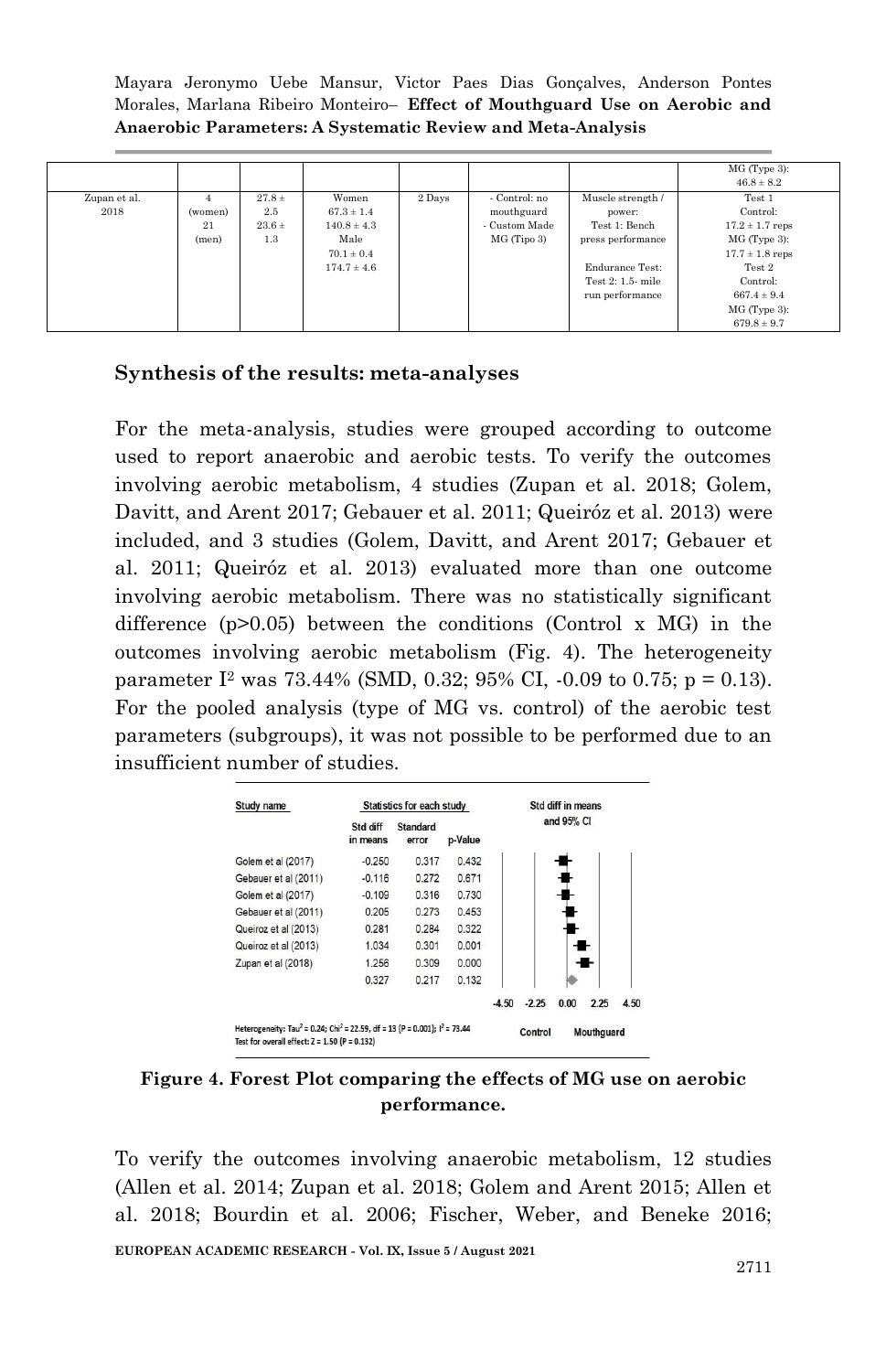[Dunn-Lewis et al. 2012; Battaglia et al. 2018; Buscà et al. 2018;](https://paperpile.com/c/iWk1rM/Nr3t+Zr3O+lWwg+l5nL+dlKO+hJ0p+HoHi+RAC4+nONB+BOpL+W1ka+f1Fb)  [Morales et al. 2015; Dias et al. 2019; Buscà et al. 2016\)](https://paperpile.com/c/iWk1rM/Nr3t+Zr3O+lWwg+l5nL+dlKO+hJ0p+HoHi+RAC4+nONB+BOpL+W1ka+f1Fb) were included. 2 studies [\(Dunn-Lewis et al. 2012; Dias et al. 2019\)](https://paperpile.com/c/iWk1rM/HoHi+W1ka) evaluated more than one outcome involving anaerobic metabolism. A statistically significant difference  $(p<0.05)$  was observed between the conditions (Control x MG) in the outcomes involving anaerobic metabolism, favoring the MG group (Fig. 5). The heterogeneity parameter  $I<sup>2</sup>$  was 82.39% (SMD, 0.52; 95% confidence interval (CI), 0.12 to 0.91; p = 0.00).

|                      | <b>Statistics for each study</b> |         |         | Std diff in means and 95% CI |      |      |      |
|----------------------|----------------------------------|---------|---------|------------------------------|------|------|------|
| Std diff<br>in means | Standard<br>error                | p-Value |         |                              |      |      |      |
| $-0.114$             | 0.283                            | 0.687   |         |                              |      |      |      |
| $-0.080$             | 0.316                            | 0.801   |         |                              |      |      |      |
| $-0.029$             | 0.236                            | 0.903   |         |                              |      |      |      |
| $-0.017$             | 0.324                            | 0.958   |         |                              |      |      |      |
| 0.033                | 0.295                            | 0.910   |         |                              |      |      |      |
| 0.042                | 0.289                            | 0.885   |         |                              |      |      |      |
| 0.092                | 0.277                            | 0.741   |         |                              |      |      |      |
| 0.176                | 0.283                            | 0.535   |         |                              |      |      |      |
| 0.209                | 0.393                            | 0.596   |         |                              |      |      |      |
| 0.454                | 0.313                            | 0.147   |         |                              |      |      |      |
| 0.867                | 0.280                            | 0.002   |         |                              |      |      |      |
| 1.323                | 0.417                            | 0.002   |         |                              |      |      |      |
| 2.129                | 0.335                            | 0.000   |         |                              |      |      |      |
| 3.165                | 0.567                            | 0.000   |         |                              |      |      |      |
| 0.520                | 0.200                            | 0.009   |         |                              |      |      |      |
|                      |                                  |         | $-4.50$ | $-2.25$                      | 0.00 | 2.25 | 4.50 |
|                      |                                  |         |         |                              |      |      |      |

**Figure 5. Forest Plot comparing the effects of MG use on anaerobic performance.**

For the joint analysis of outcomes involving anaerobic metabolism (each type of MG X control), 16 data parameters were considered, although 13 studies were included. There was a statistical difference (p>0.05) between the conditions (Control x MG), favoring the use of MG. The heterogeneity parameter I<sup>2</sup> was 82.92% (Overall: SMD, 0.38; 95% CI, 0.01 to 0.75;  $p = 0.04$ ). When the results were analyzed separately for each subgroup (MG type 3 x Control; MG type 5 x Control), the findings of the meta-analysis indicated that the effect of the type of MG use on the outcomes involving anaerobic metabolism did not show significant difference (p>0.05) (Fig. 6).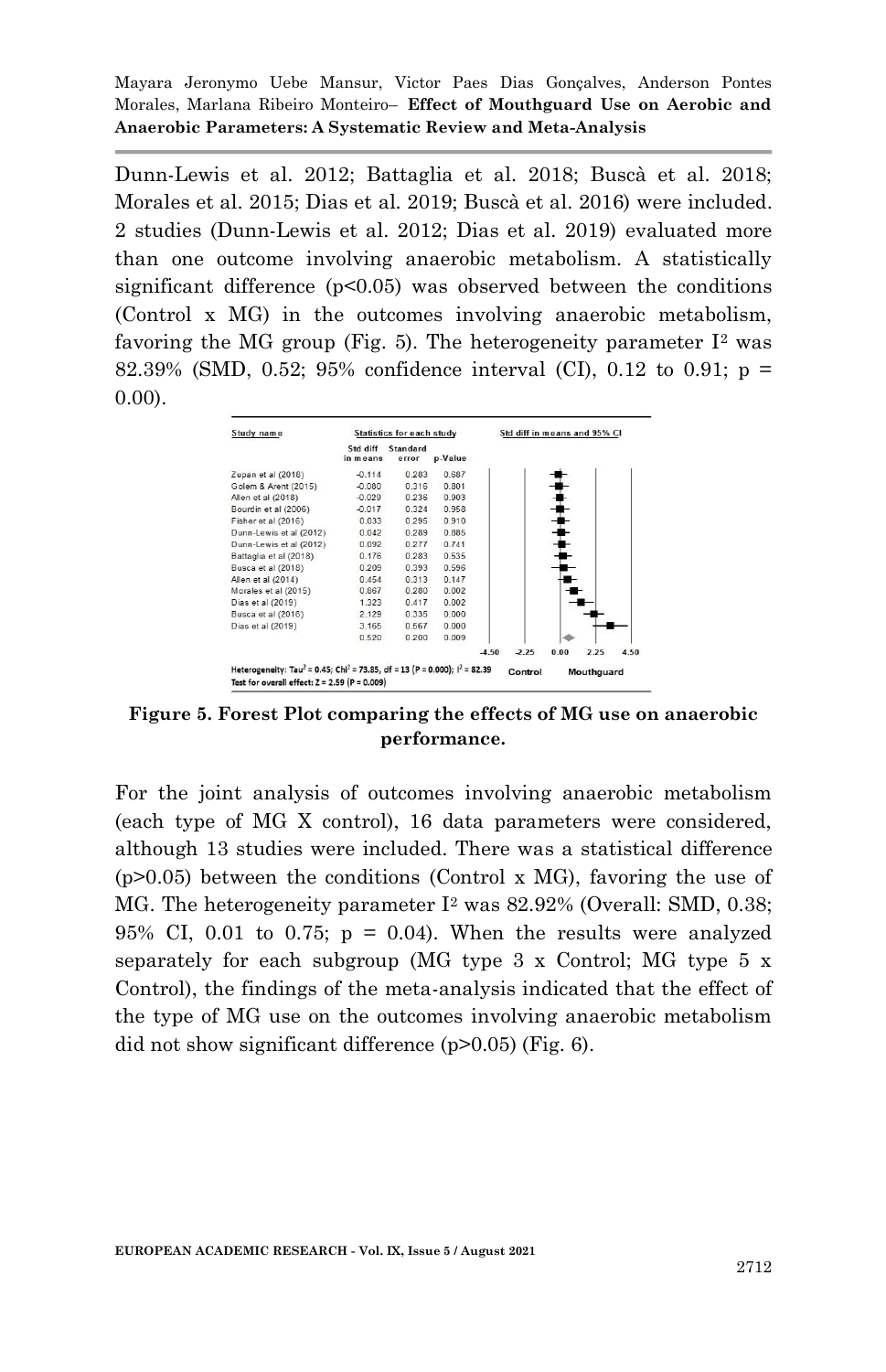| Study name                                       | Subgroup within study                                                                                                   |                              |       |         |         | Std diff in means and 95% Cl |                   |      |
|--------------------------------------------------|-------------------------------------------------------------------------------------------------------------------------|------------------------------|-------|---------|---------|------------------------------|-------------------|------|
|                                                  |                                                                                                                         | Std diff<br>in means p-Value |       |         |         |                              |                   |      |
| Allen et al (2014)                               | Type of mouthquard (3)                                                                                                  | $-0.454$                     | 0.147 |         |         |                              |                   |      |
| Zupan et al (2018)                               | Type of mouthquard (3)                                                                                                  | $-0.114$                     | 0.687 |         |         |                              |                   |      |
| Golem & Arent (2015)                             | Type of mouthouard (3)                                                                                                  | $-0.080$                     | 0.801 |         |         |                              |                   |      |
| Allen et al (2018)                               | Type of mouthquard (3)                                                                                                  | $-0.029$                     | 0.903 |         |         |                              |                   |      |
| Bourdin et al (2006)                             | Type of mouthquard (3)                                                                                                  | $-0.017$                     | 0.958 |         |         |                              |                   |      |
| Fisher et al (2016)                              | Type of mouthquard (3)                                                                                                  | 0.033                        | 0.910 |         |         |                              |                   |      |
| Busca et al (2018)                               | Type of mouthquard (3)                                                                                                  | 0.209                        | 0.598 |         |         |                              |                   |      |
| Morales et al (2015)                             | Type of mouthquard (3)                                                                                                  | 0.867                        | 0.002 |         |         |                              |                   |      |
| Busca et al (2016)                               | Type of mouthquard (3)                                                                                                  | 2.129                        | 0.000 |         |         |                              |                   |      |
|                                                  |                                                                                                                         | 0.276                        | 0.258 |         |         |                              |                   |      |
| Allen et al (2018)                               | Type of mouthquard (5)                                                                                                  | $-0.137$                     | 0.561 |         |         |                              |                   |      |
| Fisher et al (2016)                              | Type of mouthouard (5)                                                                                                  | 0.018                        | 0.952 |         |         |                              |                   |      |
| Dunn-Lew is et al (2012)                         | Type of mouthquard (5)                                                                                                  | 0.042                        | 0 AAS |         |         |                              |                   |      |
| Dunn-Lew is et al (2012)                         | Type of mouthquard (5)                                                                                                  | 0.092                        | 0.741 |         |         |                              |                   |      |
| Battaglia et al (2018)                           | Type of mouthouard (5)                                                                                                  | 0.176                        | 0.535 |         |         |                              |                   |      |
| Dias et al (2019)                                | Type of mouthquard (5)                                                                                                  | 1,323                        | 0.002 |         |         |                              |                   |      |
| Dias et al (2019)                                | Type of mouthquard (5)                                                                                                  | 3.165                        | 0.000 |         |         |                              |                   |      |
|                                                  |                                                                                                                         | 0.538                        | 0.089 |         |         |                              |                   |      |
|                                                  |                                                                                                                         | 0.383                        | 0.042 |         |         |                              |                   |      |
|                                                  |                                                                                                                         |                              |       | $-4.50$ | $-225$  | 0.00                         | 2.25              | 4.50 |
| Test for overall effect: $Z = 1.10$ $IP = 0.261$ | Type of mouthquard (3): Heterogeneity: Tau <sup>2</sup> = 0.44; Chi <sup>2</sup> = 46.86, df = 8 (P = 0.000): P = 82.92 |                              |       |         |         |                              |                   |      |
|                                                  | Type of mouthguard (5): Heterogeneity: Tau! = 0.49; Chi! = 37.24, df = 6 (P = 0.000); i! = 83.89                        |                              |       |         |         |                              |                   |      |
| Test for overall effect: $Z = 1.85$ $ P = 0.06 $ |                                                                                                                         |                              |       |         | Control |                              | <b>Mouthquard</b> |      |

**Figure 6. Forest Plot of subgroup analysis comparing the effects of type of MGs (Type 3 and 5) on anaerobic performance.**

#### **DISCUSSION**

The main finding observed in the present study is that the use of MG does not negatively affect the physiological and performance parameters in outcomes involving aerobic and anaerobic metabolism when compared to the control. Furthermore, an improvement in outcomes involving anaerobic metabolism was observed with the use of MG. However, this effect was not observed when the types (type 3 and 5) of MGs were subdivided in the evaluation of outcomes involving the predominantly anaerobic metabolism.

All studies included in this systematic review and metaanalysis were performed in a cross-over fashion. The essential feature that distinguishes a crossover trial from a conventional trial compared to a parallel group is that each individual evaluated serves as its control. This type of experimental design avoids comparability problems between the experimental condition and the control to confounding variables (for example; age, sex, and level of trainability).

The two experimental intervention periods (MG x Control) in which the individual receives the different treatments must be separated by a washout phase, an interval period sufficient to exclude any residual effect (i.e., sufficient energy recovery time between treatments), between the experimental tests. Among the 15 studies included in this systematic review and meta-analysis, only the studies by [Golem, Davitt, and Arent \(2017\);](https://paperpile.com/c/iWk1rM/jB1S) [Buscà et al. \(2018\);](https://paperpile.com/c/iWk1rM/nONB) [Dunn-Lewis](https://paperpile.com/c/iWk1rM/HoHi)  [et al. \(2012\)](https://paperpile.com/c/iWk1rM/HoHi) did not report washout days, which can be considered an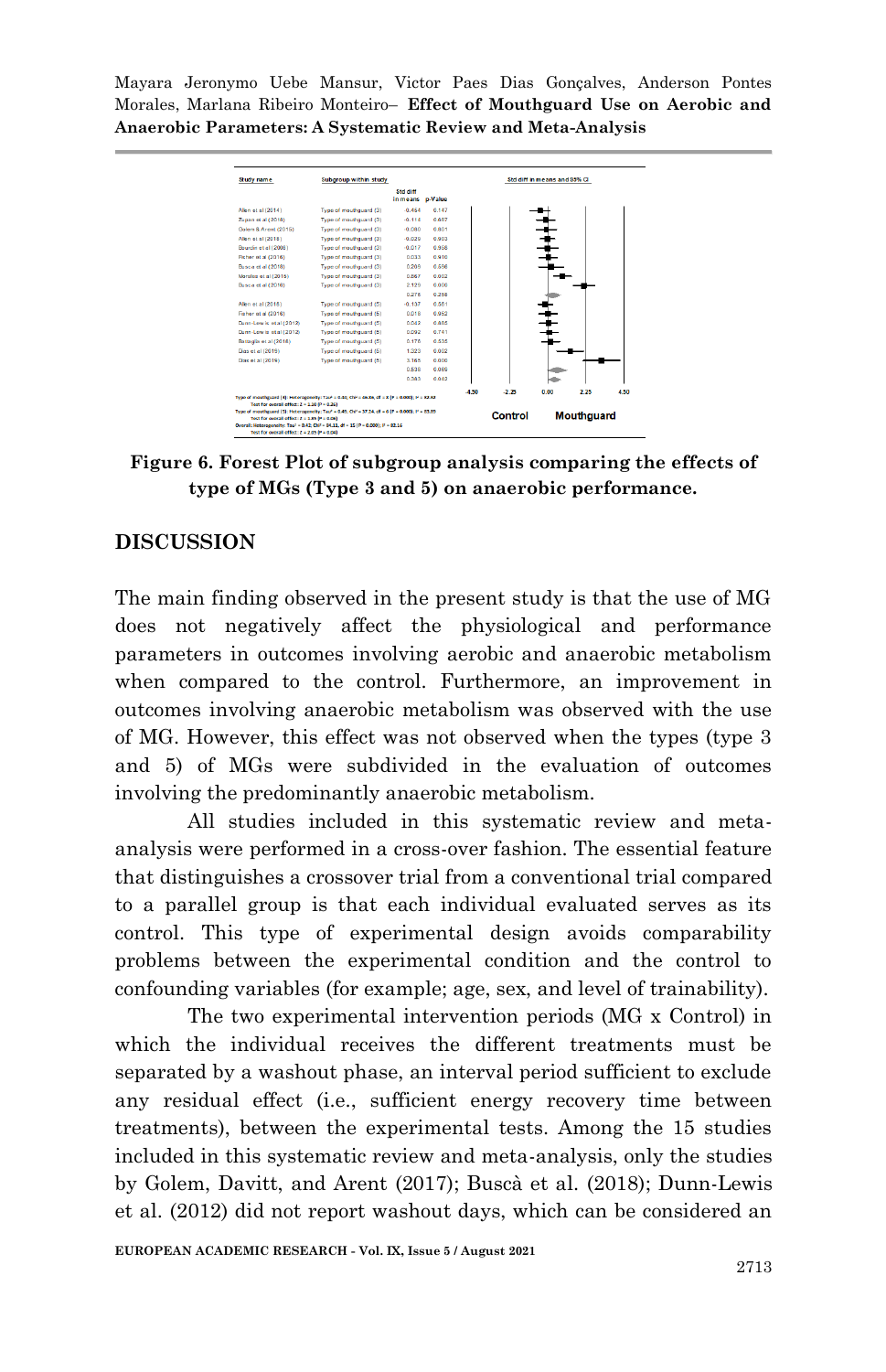important risk of bias. Furthermore, it is noteworthy that only the study by [Gebauer et al. \(2011\)](https://paperpile.com/c/iWk1rM/cV1s) presented the sample calculation (Fig. 2), which is an important methodological reliability factor in terms of the power of hypothesis testing in randomized crossover trials.

Despite the findings of the present systematic review and meta-analysis neither indicate improvements nor negatively affect the outcomes that predominantly involve aerobic metabolism (Fig. 4), the mechanisms remain unclear. Authors as [Garner and McDivitt \(2009\),](https://paperpile.com/c/iWk1rM/MQ7h+43gj)  and [Zaman et al. \(2017\)](https://paperpile.com/c/iWk1rM/MQ7h+43gj) suggest that some MGs can promote an increase in the width and diameter of the oropharynx, suggesting that airway openings can contribute to the improvement of ventilatory and performance parameters. [Zupan et al. \(2018\)](https://paperpile.com/c/iWk1rM/Zr3O) evaluated 25 military subjects where they performed a run on a treadmill at a distance of 24.14 km in the shortest time. The findings indicated that the use of MG (type 5) significantly improved the time compared to the control condition. However, no reduction in performance was observed when subjects used MG (type 3) about the control condition.

In the study by [Queiróz et al. \(2013\),](https://paperpile.com/c/iWk1rM/DdLF) it was observed in the Cooper test an improvement in the distance covered and in the estimated  $VO<sub>2</sub>max$  of 25 female soccer players using the MG (type 3), compared to the control condition. However, the use of MGs (type 1 and 2) hurt these analyzed variables. Despite questions regarding the exercise protocol used, the lack of control in the verification of centric occlusion [\(Queiróz et al. 2013\)](https://paperpile.com/c/iWk1rM/DdLF) and for not measuring the gas exchange parameters during the test, the studies by [Golem, Davitt,](https://paperpile.com/c/iWk1rM/jB1S+cV1s)  and Arent (2017) and [Gebauer et al. \(2011\),](https://paperpile.com/c/iWk1rM/jB1S+cV1s) observed that the use of MG (type 3) did not present significant differences in the values obtained for minute volume and  $VO<sub>2</sub>max$  compared to the control condition in the test performed on a treadmill.

Among these findings, it is possible that the use of MG (type 3), as it offers stability, occlusal adjustment, and congruence in the upper dental arch [\(Knapik et al. 2019\),](https://paperpile.com/c/iWk1rM/QsS6) allows subjects to reduce the concern with keeping their mouths closed to retain the MG in the oral cavity, improving the capacity and adequate supply of oxygen to the muscles during the performance of the endurance exercise. However, the authors [\(Zupan et al. 2018; Queiróz et al. 2013; Golem, Davitt,](https://paperpile.com/c/iWk1rM/Zr3O+DdLF+jB1S+cV1s)  [and Arent 2017; Gebauer et al. 2011\)](https://paperpile.com/c/iWk1rM/Zr3O+DdLF+jB1S+cV1s) did not report whether these subjects were used to using these MGs, as it is believed that used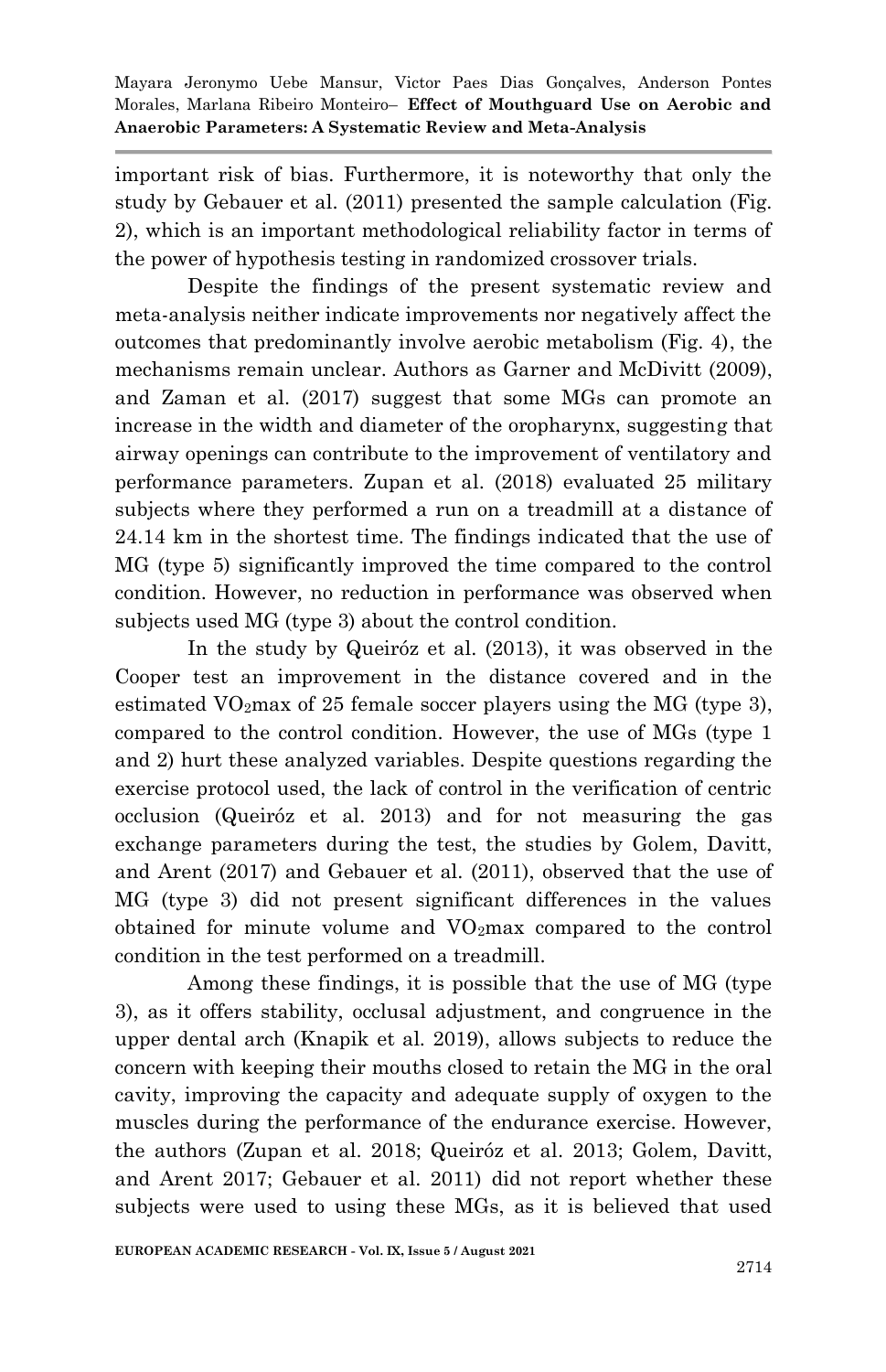subjects can create MG retention mechanisms in the oral cavity during endurance exercises.

The findings of the present systematic review and metaanalysis indicated a significant improvement with the use of different MGs in outcomes related to anaerobic metabolism (Fig. 5). In predominantly anaerobic exercises, the mechanism proposed with the use of MG to improve muscle strength may be related to the simultaneous activation potentiation, as the use of MG with the jaw clenched can translate into improved neuromuscular responses of the agonist's muscles to movement [\(Ebben, Flanagan, and Jensen 2008\).](https://paperpile.com/c/iWk1rM/WVmN) Furthermore, the use of mandibular muscle relaxation techniques before placing the MG may impact outcomes involving anaerobic metabolism. [Arent, McKenna, and Golem \(2010\)](https://paperpile.com/c/iWk1rM/2MtI) observed significant differences in the height of the vertical jump and in the peak power in an anaerobic test (Wingate test) of the subjects, when performing the relaxation of the jaw muscles, through transcutaneous electrical nerve stimulation (TENS) before the MGs placement process of type 3 and 5. The association of the use of the MG type with a clenched jaw and remote muscle contraction (i.e., contraction of the jaw muscles and movement agonists) can increase the rate of muscle strength/power development [\(Ebben, Flanagan, and Jensen 2008\).](https://paperpile.com/c/iWk1rM/WVmN) As a result, the activation of these muscles simultaneously can contribute to improved performance in activities such as rowing, cycling, and running [\(Milani](https://paperpile.com/c/iWk1rM/2PKJ)  [et al. 2000\).](https://paperpile.com/c/iWk1rM/2PKJ) [Ebben et al. \(2010\)](https://paperpile.com/c/iWk1rM/vcnc) when analyzing muscle activation using electromyography in a group of healthy/active men and women, it was observed that the muscles involved in remote muscle contraction are more active; this increase in activity results in greater activity in the primary motor muscles in isokinetic knee extension flexion. The study by [Morales et al. \(2015\)](https://paperpile.com/c/iWk1rM/BOpL) observed an improvement in the output power generated by 28 subjects in the Wingate test, using MG (type 3) compared to the control condition. When observing an improvement in the output power of the cycle ergometer, the authors attributed the maintenance of the closed jaw (i.e., closed mouth) as a possible explanation of the improvement in the performance parameters of the anaerobic capacity (i.e., lactic and alactic).

Among the 12 studies analyzed in this systematic review on outcomes related to anaerobic metabolism (Fig. 5), 5 studies [\(Allen et](https://paperpile.com/c/iWk1rM/Nr3t+l5nL+BOpL+f1Fb+nONB)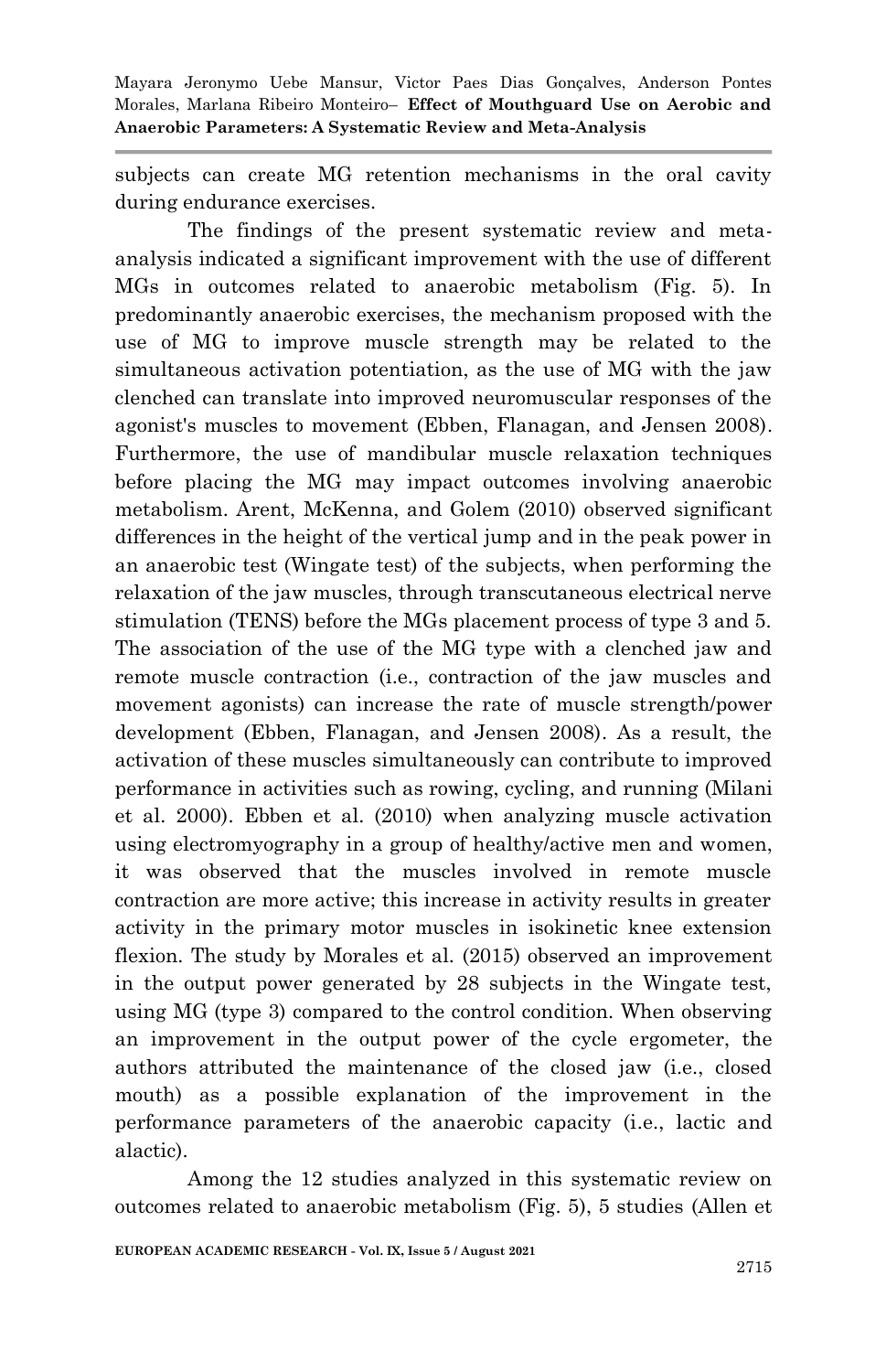[al. 2014, Allen et al. 2018; Morales et al. 2015; Buscà et al. 2016,](https://paperpile.com/c/iWk1rM/Nr3t+l5nL+BOpL+f1Fb+nONB)  [2018\)](https://paperpile.com/c/iWk1rM/Nr3t+l5nL+BOpL+f1Fb+nONB) performed the tests with the jaw closed. Thus, the tests performed with the jaw clenched may represent an ergogenic potential for improving performance in strength/muscle power activities. Furthermore, as some studies revealed that the type of MG can affect the parameters evaluated in predominantly anaerobic outcomes, a subgroup analysis by type of MG was included. In the 15 studies included in this meta-analysis, we were only able to investigate 13 studies that used MGs (type 3 and 5) (Fig. 6).

The physiological explanation for the use of MG (type 5) in inducing improvements in muscle strength/power parameter outcomes compared to MG (type 3) is related to the enhancement of dental occlusion (i.e., dynamic relationship between upper and lower teeth when they approach) [\(Verban et al. 1984; Gray 2004\).](https://paperpile.com/c/iWk1rM/U6DD+AcS2) Thus, changes in the vertical dimension of the occlusion caused by MG (type 5) influence the activation of the electrical signal from the muscles of the upper limbs. [Dias et al. \(2019\)](https://paperpile.com/c/iWk1rM/W1ka) observed in participants using MG (type 5) compared to MG (placebo), a significant increase in electrical activity (EMG) of the main muscles involved in shoulder movements (anterior deltoid and pectoralis major). In addition, the authors observed an improvement in peak torque in the shoulder isokinetic internal rotation movement. However, the findings of this review did not indicate superiority in the use of MG (type 5) compared to MG (type 3). In addition, the use of MG (types 3 and 5) did not negatively affect the evaluated parameters of anaerobic energy predominance.

The findings of this systematic review and meta-analysis had some limitations that should be discussed for the correct application of the results. In the present study, we were unable to include studies for a possible analysis of subgroups that used MGs (type 1 and 2). Another limitation of this review is related to the lack of additional information regarding the level of habituation of subjects with the use of MGs used in the studies included in this review.

## **CONCLUSION**

The findings of the present study indicate that the use of MG does not negatively affect physiological and performance parameters in outcomes involving aerobic and anaerobic metabolism. Furthermore,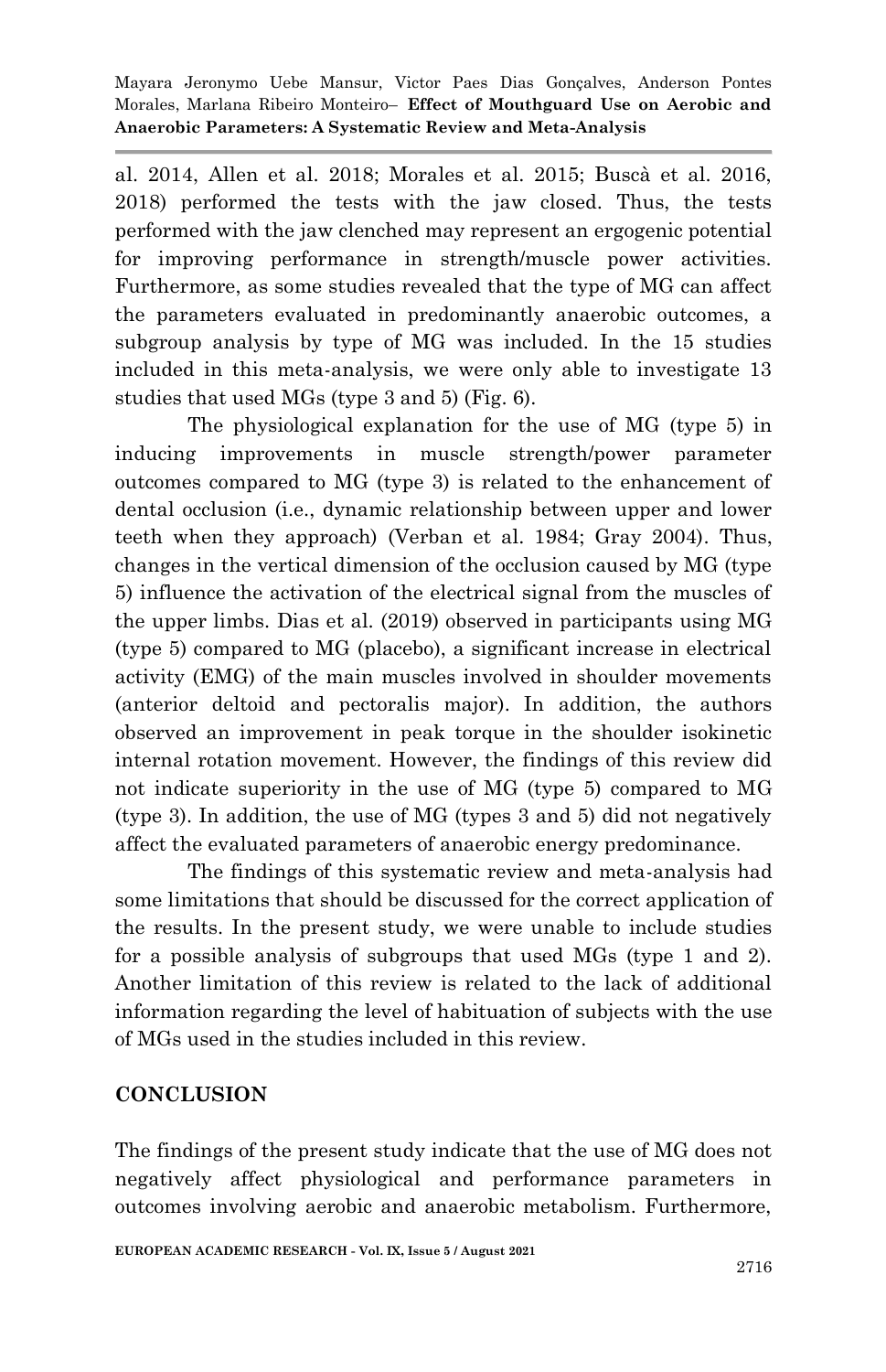an improvement in outcomes involving anaerobic metabolism was observed with the use of MG. However, this effect was not observed when MGs (type 3 and 5) were subdivided in the evaluation of outcomes involving predominantly anaerobic metabolism. These findings must be interpreted carefully, as most of the selected studies did not present important methodological details.

**Potential conflict of interest:** No conflicts of interest with potential potential for this article have been reported.

**Acknowledgments:** The authors thank the Centro de Pesquisa e Pós-graduação do ISECENSA (CPPG-ISECENSA). We also thanks, the Programa Voluntário de Iniciação Científica (PROVIC-ISECENSA), the teachers Maurício Calomeni, Maria das Graças Machado, and Beth Landim.

#### **REFERENCES**

- 1. [Allen, Charles R., Nicole C. Dabbs, Coury S. Zachary, and John C. Garner.](http://paperpile.com/b/iWk1rM/Nr3t)  [2014. ―The Acute Effect of a Commercial Bite](http://paperpile.com/b/iWk1rM/Nr3t)-Aligning Mouthpiece on [Strength and Power in Recreationally Trained Men.‖](http://paperpile.com/b/iWk1rM/Nr3t) *[Journal of Strength and](http://paperpile.com/b/iWk1rM/Nr3t)  [Conditioning Research](http://paperpile.com/b/iWk1rM/Nr3t)* [28 \(2\): 499](http://paperpile.com/b/iWk1rM/Nr3t)–503.
- 2. [Allen, Charles R., Yang-Chieh Fu, Vanessa Cazas-Moreno, Melinda W.](http://paperpile.com/b/iWk1rM/l5nL)  [Valliant, Jacob R. Gdovin, Charles C. Williams, and John C. Garner. 2018.](http://paperpile.com/b/iWk1rM/l5nL)  [―Effects of Jaw Clenching and Jaw Alignment Mouthpiece Use on Force](http://paperpile.com/b/iWk1rM/l5nL)  Production During Vertical Jump and Isometric Clean Pull." *Journal of [Strength and Conditioning Research](http://paperpile.com/b/iWk1rM/l5nL)* [32 \(1\): 237](http://paperpile.com/b/iWk1rM/l5nL)–43.
- 3. Arent, Shawn M., Jennifer McKenna, and Devon L. Golem. 2010. "Effects of a [Neuromuscular Dentistry-Designed Mouthguard on Muscular Endurance and](http://paperpile.com/b/iWk1rM/2MtI)  [Anaerobic Power.‖](http://paperpile.com/b/iWk1rM/2MtI) *[Comparative Exercise Physiology](http://paperpile.com/b/iWk1rM/2MtI)* [7 \(02\): 73](http://paperpile.com/b/iWk1rM/2MtI)–79.
- 4. [Azodo, Clement Chinedu, Chukwuemeka Danielson Odai, Nosayaba](http://paperpile.com/b/iWk1rM/sTtt)  [Osazuwa-Peters, and Ozoemene Ndubuisi Obuekwe.](http://paperpile.com/b/iWk1rM/sTtt) 2011. "A Survey of [Orofacial Injuries among Basketball Players.‖](http://paperpile.com/b/iWk1rM/sTtt) *[International Dental Journal](http://paperpile.com/b/iWk1rM/sTtt)* [61 \(1\): 43](http://paperpile.com/b/iWk1rM/sTtt)–46.
- 5. [Bailey, Stephen P., Thomas J. Willauer, Gytis Balilionis, Laura E. Wilson,](http://paperpile.com/b/iWk1rM/bcwI)  John T. Salley, Elizabeth K. Bailey, and Tony L. Strickland. 2015. "Effects of [an over-the-Counter Vented Mouthguard on Cardiorespiratory Responses to](http://paperpile.com/b/iWk1rM/bcwI)  [Exercise and Physical Agility.‖](http://paperpile.com/b/iWk1rM/bcwI) *[Journal of Strength and Conditioning](http://paperpile.com/b/iWk1rM/bcwI)  [Research](http://paperpile.com/b/iWk1rM/bcwI)* [29 \(3\): 678](http://paperpile.com/b/iWk1rM/bcwI)–84.
- 6. Battaglia, Giuseppe, Giuseppe [Messina, Valerio Giustino, Daniele Zangla,](http://paperpile.com/b/iWk1rM/RAC4)  [Matteo Barcellona, Angelo Iovane, and Antonio Palma.](http://paperpile.com/b/iWk1rM/RAC4) 2018. "Influence of [Vertical Dimension of Occlusion on Peak Force During Handgrip Tests in](http://paperpile.com/b/iWk1rM/RAC4)  [Athletes.‖](http://paperpile.com/b/iWk1rM/RAC4) *[Asian Journal of Sports Medicine](http://paperpile.com/b/iWk1rM/RAC4)* [9 \(4\): 6.](http://paperpile.com/b/iWk1rM/RAC4)
- 7. [Bourdin, Muriel, Isabelle Brunet-Patru, Pierre-Emmanuel Hager, Yves](http://paperpile.com/b/iWk1rM/dlKO)  [Allard, Jean-Philippe Hager, Jean-Rene Lacour, and Bernard Moyen. 2006.](http://paperpile.com/b/iWk1rM/dlKO)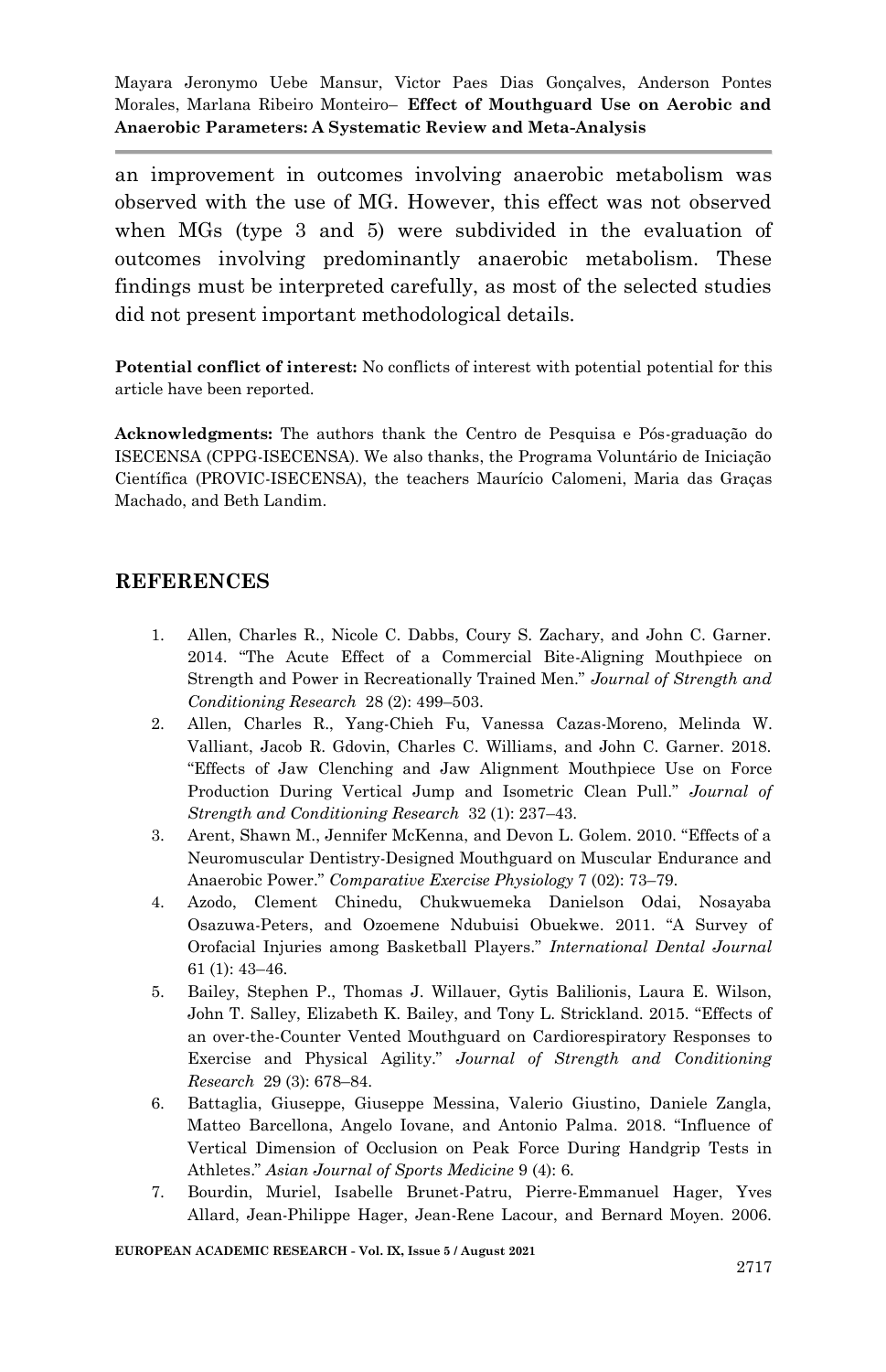> [―Influence of Maxillary Mouthguards on Physiological Parameters.‖](http://paperpile.com/b/iWk1rM/dlKO) *[Medicine](http://paperpile.com/b/iWk1rM/dlKO)  [and Science in Sports and Exercise](http://paperpile.com/b/iWk1rM/dlKO)* [38 \(8\): 1500](http://paperpile.com/b/iWk1rM/dlKO)–1504.

- 8. [Brionnet, J. M., V. Roger-Leroi, S. Tubert-Jeannin, and A. Garson. 2001.](http://paperpile.com/b/iWk1rM/xt2c)  "Rugby Players' Satisfaction with Custom-Fitted Mouthguards Made with [Different Materials.‖](http://paperpile.com/b/iWk1rM/xt2c) *[Community Dentistry and Oral Epidemiology](http://paperpile.com/b/iWk1rM/xt2c)* [29 \(3\):](http://paperpile.com/b/iWk1rM/xt2c)  [234](http://paperpile.com/b/iWk1rM/xt2c)–38.
- 9. [Buscà, Bernat, Jose Morales, Mònica Solana-Tramunt, Adrià](http://paperpile.com/b/iWk1rM/f1Fb) Miró, and Mario García. 2016. "Effects of Jaw Clenching While Wearing a Customized Bite-[Aligning Mouthpiece on Strength in Healthy Young Men.‖](http://paperpile.com/b/iWk1rM/f1Fb) *[Journal of Strength](http://paperpile.com/b/iWk1rM/f1Fb)  [and Conditioning Research](http://paperpile.com/b/iWk1rM/f1Fb)* [30 \(4\): 1102](http://paperpile.com/b/iWk1rM/f1Fb)–10.
- 10. [Buscà, Bernat, Daniel Moreno-Doutres, Javier Peña, Jose Morales, Mònica](http://paperpile.com/b/iWk1rM/nONB)  [Solana-Tramunt, and Joan Aguilera-](http://paperpile.com/b/iWk1rM/nONB)Castells. 2018. "Effects of Jaw Clenching [Wearing Customized Mouthguards on Agility, Power and Vertical Jump in](http://paperpile.com/b/iWk1rM/nONB)  Male High-[Standard Basketball Players.‖](http://paperpile.com/b/iWk1rM/nONB) *[Journal of Exercise Science and](http://paperpile.com/b/iWk1rM/nONB)  [Fitness](http://paperpile.com/b/iWk1rM/nONB)* [16 \(1\): 5](http://paperpile.com/b/iWk1rM/nONB)–11.
- 11. [Dias, Amândio, Luís Redinha, João R. Vaz, Nuno Cordeiro, Luís Silva, and](http://paperpile.com/b/iWk1rM/W1ka)  Pedro Pezarat-Correia. 2019. "Effects of Occlusal Splints on Shoulder [Strength and Activation.‖](http://paperpile.com/b/iWk1rM/W1ka) *[Annals of Medicine](http://paperpile.com/b/iWk1rM/W1ka)* [51 \(sup1\): 15](http://paperpile.com/b/iWk1rM/W1ka)–21.
- 12. [Dunn-Lewis, Courtenay, Hui-Ying Luk, Brett A. Comstock, Tunde K. Szivak,](http://paperpile.com/b/iWk1rM/HoHi)  David R. Hooper, Brian R. Kupchak, Ashley M. Watts, et al. 2012. "The [Effects of a Customized Over-the-Counter Mouth Guard on Neuromuscular](http://paperpile.com/b/iWk1rM/HoHi)  Force and Power Production in Trained Men and Women." Journal of *[Strength and Conditioning Research](http://paperpile.com/b/iWk1rM/HoHi)* [26 \(4\): 1085](http://paperpile.com/b/iWk1rM/HoHi)–93.
- 13. Ebben, William P., Eamonn P. Flanagan, and Randall L. Jensen. 2008. "Jaw [Clenching Results in Concurrent Activation Potentiation during the](http://paperpile.com/b/iWk1rM/WVmN)  [Countermovement Jump.‖](http://paperpile.com/b/iWk1rM/WVmN) *[Journal of Strength and Conditioning Research](http://paperpile.com/b/iWk1rM/WVmN)* [22](http://paperpile.com/b/iWk1rM/WVmN)  [\(6\): 1850](http://paperpile.com/b/iWk1rM/WVmN)–54.
- 14. [Ebben, William P., Clare E. Kaufmann, Mckenzie L. Fauth, and Erich J.](http://paperpile.com/b/iWk1rM/vcnc)  Petushek. 2010. "Kinetic Analysis of Concurrent Activation Potentiation [during Back Squats and Jump Squats.‖](http://paperpile.com/b/iWk1rM/vcnc) *[Journal of Strength and Conditioning](http://paperpile.com/b/iWk1rM/vcnc)  [Research](http://paperpile.com/b/iWk1rM/vcnc)* [24 \(6\): 1515](http://paperpile.com/b/iWk1rM/vcnc)–19.
- 15. [Emerich, Katarzyna, and Ewa Nadolska-](http://paperpile.com/b/iWk1rM/WTqz)Gazda. 2013. "Dental Trauma, [Prevention and Knowledge Concerning Dental First-Aid among Polish](http://paperpile.com/b/iWk1rM/WTqz)  [Amateur Boxers.‖](http://paperpile.com/b/iWk1rM/WTqz) *[Journal of Science and Medicine in Sport](http://paperpile.com/b/iWk1rM/WTqz)* [16 \(4\): 297](http://paperpile.com/b/iWk1rM/WTqz)–301.
- 16. Fischer, H., D. Weber, and R. Beneke. 2016. "A Neuromuscular Fitted Dental Splint Does Not Improve Sprint Performance Brief." *International Journal of [Sports Physiology and Performance](http://paperpile.com/b/iWk1rM/hJ0p)* [24: 1](http://paperpile.com/b/iWk1rM/hJ0p)–11.
- 17. Garner, Dena P., and Erica McDivitt. 2009. "Effects of Mouthpiece Use on Airway Openings and Lactate Levels in Healthy College Males." The *[Compendium of Continuing Education in Dentistry](http://paperpile.com/b/iWk1rM/MQ7h)* [30 \(2\): 9](http://paperpile.com/b/iWk1rM/MQ7h)–13.
- 18. [Gebauer, Dieter P., Raymond A. Williamson, Karen E. Wallman, and Brian T.](http://paperpile.com/b/iWk1rM/cV1s)  Dawson. 2011. "The Effect of Mouthguard Design on Respiratory Function in [Athletes.‖](http://paperpile.com/b/iWk1rM/cV1s) *[Clinical Journal of Sport Medicine](http://paperpile.com/b/iWk1rM/cV1s)* [21 \(2\): 95](http://paperpile.com/b/iWk1rM/cV1s)–100.
- 19. [Gialain, Ivan Onone, Neide Pena Coto, and Reinaldo Brito Dias. 2014.](http://paperpile.com/b/iWk1rM/kvkb)  [―University Student's Dental and Maxillofacial Fractures C](http://paperpile.com/b/iWk1rM/kvkb)haracteristics and [Epidemiology in Sports.‖](http://paperpile.com/b/iWk1rM/kvkb) *[Acta Scientiarum. Health Science](http://paperpile.com/b/iWk1rM/kvkb)* [36 \(2\): 293.](http://paperpile.com/b/iWk1rM/kvkb)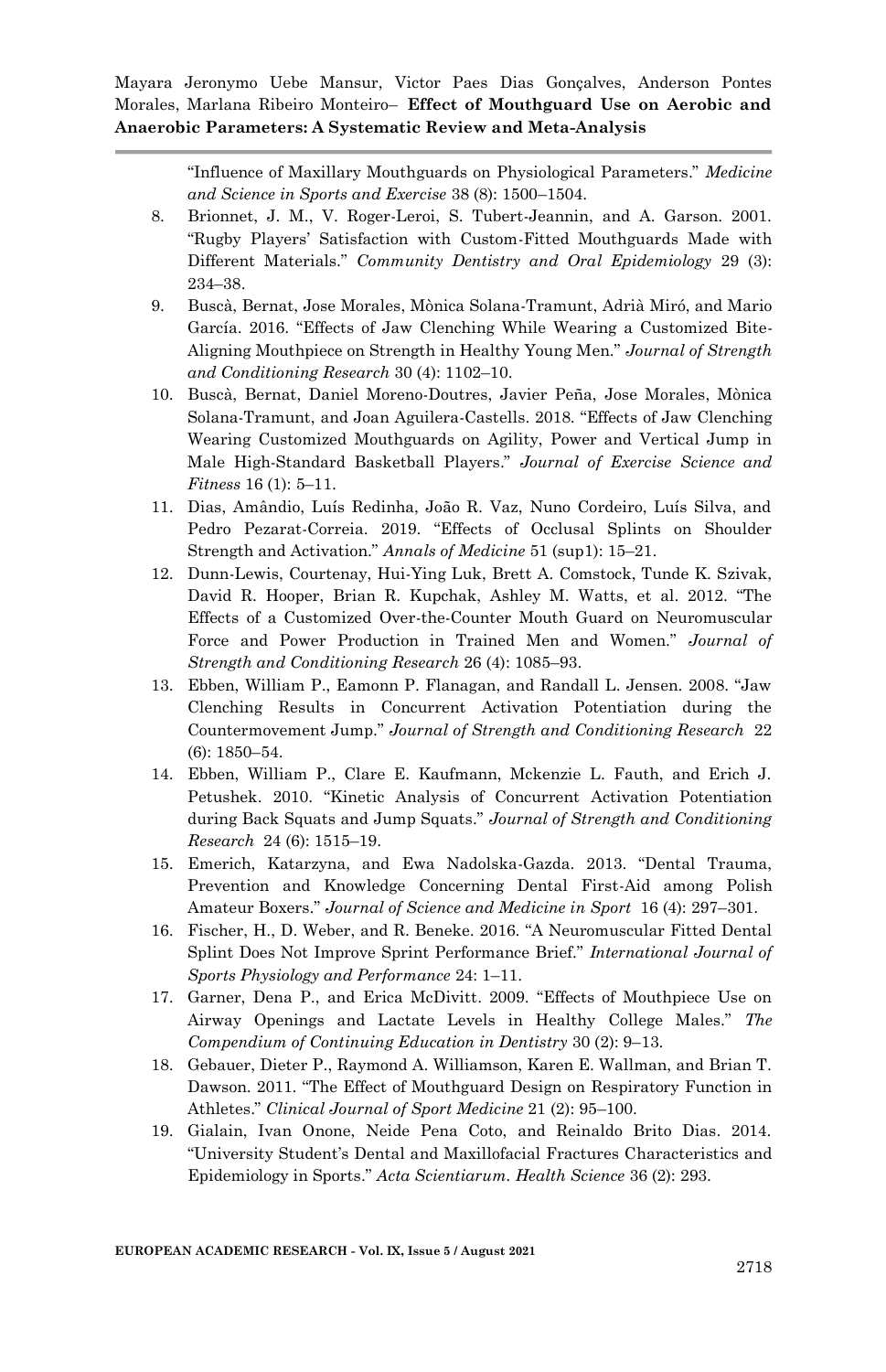- 20. Golem, Devon L., and Shawn M. Arent. 2015. "Effects of over-the-Counter [Jaw-Repositioning Mouth Guards on Dynamic Balance, Flexibility, Agility,](http://paperpile.com/b/iWk1rM/lWwg)  [Strength, and Power in College-](http://paperpile.com/b/iWk1rM/lWwg)Aged Male Athletes.‖ *[Journal of Strength and](http://paperpile.com/b/iWk1rM/lWwg)  [Conditioning Research](http://paperpile.com/b/iWk1rM/lWwg)* [29 \(2\): 500](http://paperpile.com/b/iWk1rM/lWwg)–512.
- 21. Golem, Devon L., Patrick M. Davitt, and Shawn M. Arent. 2017. "The Effects [of over-the-Counter Jaw-Repositioning Mouthguards on Aerobic](http://paperpile.com/b/iWk1rM/jB1S)  [Performance.‖](http://paperpile.com/b/iWk1rM/jB1S) *[The Journal of Sports Medicine and Physical Fitness](http://paperpile.com/b/iWk1rM/jB1S)* [57 \(6\):](http://paperpile.com/b/iWk1rM/jB1S)  [865](http://paperpile.com/b/iWk1rM/jB1S)–71.
- 22. [Gonçalves, Victor Paes Dias, Hugo Leonardo Matias Nahmias, and Marcus](http://paperpile.com/b/iWk1rM/rRrq)  Menezes Alves Azevedo. [2020. ―Incidência Da Utilização de Protetores Bucais](http://paperpile.com/b/iWk1rM/rRrq)  [Em Diversos Esportes de Contato.‖](http://paperpile.com/b/iWk1rM/rRrq) *[Full Dentistry in Science](http://paperpile.com/b/iWk1rM/rRrq)* [12 \(45\): 118](http://paperpile.com/b/iWk1rM/rRrq)–22.
- 23. Gray, R. J. M. 2004. "Occlusion and Clinical Practice An Evidence Based [Approach.‖](http://paperpile.com/b/iWk1rM/AcS2) *[British Dental Journal](http://paperpile.com/b/iWk1rM/AcS2)* [197 \(2\): 107](http://paperpile.com/b/iWk1rM/AcS2)–107.
- 24. Hawke, J. E., and N. K. Nicholas. 1969. "Dental Injuries in Rugby Football." *[The New Zealand Dental Journal](http://paperpile.com/b/iWk1rM/SkxM)* [65 \(301\): 173](http://paperpile.com/b/iWk1rM/SkxM)–75.
- 25. [Knapik, Joseph J., Blake L. Hoedebecke, Georgia G. Rogers, Marilyn A.](http://paperpile.com/b/iWk1rM/QsS6)  Sharp, and Stephen W. Marshall. 2019. "Effectiveness of Mouthguards for the [Prevention of Orofacial Injuries and Concussions in Sports: Systematic](http://paperpile.com/b/iWk1rM/QsS6)  [Review and Meta-](http://paperpile.com/b/iWk1rM/QsS6)Analysis.‖ *[Sports Medicine](http://paperpile.com/b/iWk1rM/QsS6)* [49 \(8\): 1217](http://paperpile.com/b/iWk1rM/QsS6)–32.
- 26. [Lässing, Johannes, Roberto Falz, Antina Schulze, Christoph Pökel,](http://paperpile.com/b/iWk1rM/TcbQ)  [Maximilian Vondran, Thomas Schröter, Michael A. Borger, and Martin Busse.](http://paperpile.com/b/iWk1rM/TcbQ)  2021. "Decreased Exercise Capacity in Young Athletes Using Self-Adapted [Mouthguards.‖](http://paperpile.com/b/iWk1rM/TcbQ) *[European Journal of Applied Physiology](http://paperpile.com/b/iWk1rM/TcbQ)* [121 \(7\): 1881](http://paperpile.com/b/iWk1rM/TcbQ)–88.
- 27. McClelland, C., M. Kinirons, and L. Geary. 1999. "A Preliminary Study of [Patient Comfort Associated with Customised Mouthguards.‖](http://paperpile.com/b/iWk1rM/Cpoz) *[British Journal](http://paperpile.com/b/iWk1rM/Cpoz)  [of Sports Medicine](http://paperpile.com/b/iWk1rM/Cpoz)* [33 \(3\): 186](http://paperpile.com/b/iWk1rM/Cpoz)–89.
- 28. [Milani, R. S., D. D. De Perière, L. Lapeyre, and L. Pourreyron. 2000.](http://paperpile.com/b/iWk1rM/2PKJ)  [―Relationship between Dental Occlusion and Posture.‖](http://paperpile.com/b/iWk1rM/2PKJ) *[Cranio: The Journal of](http://paperpile.com/b/iWk1rM/2PKJ)  [Craniomandibular Practice](http://paperpile.com/b/iWk1rM/2PKJ)* [18 \(2\): 127](http://paperpile.com/b/iWk1rM/2PKJ)–34.
- 29. [Miró, Adrià, Bernat Buscà, Joan Aguilera-Castells, and Jordi Arboix-Alió.](http://paperpile.com/b/iWk1rM/M7d9)  2021. "Acute Effects of Wearing Bite-Aligning Mouthguards on Muscular [Strength, Power, Agility and Quickness in a Trained Population: A](http://paperpile.com/b/iWk1rM/M7d9)  [Systematic Review.‖](http://paperpile.com/b/iWk1rM/M7d9) *[International Journal of Environmental Research and](http://paperpile.com/b/iWk1rM/M7d9)  [Public Health](http://paperpile.com/b/iWk1rM/M7d9)* [18 \(13\): 6933.](http://paperpile.com/b/iWk1rM/M7d9)
- 30. [Morales, Jose, Bernat Buscà, Mònica Solana-Tramunt, and Adrià Miró. 2015.](http://paperpile.com/b/iWk1rM/BOpL)  [―Acute Effects of Jaw Clenching Using a Customized Mouthguard on](http://paperpile.com/b/iWk1rM/BOpL)  [Anaerobic Ability and Ventilatory Flows.‖](http://paperpile.com/b/iWk1rM/BOpL) *[Human Movement Science](http://paperpile.com/b/iWk1rM/BOpL)* [44: 270](http://paperpile.com/b/iWk1rM/BOpL)– [76.](http://paperpile.com/b/iWk1rM/BOpL)
- 31. [Queiróz, Adriana Franco Vieira Rodrigues, Rui Barbosa de Brito Jr, Juliana](http://paperpile.com/b/iWk1rM/DdLF)  [Cama Ramacciato, Rogério Heládio Lopes Motta, and Flávia Martão Flório.](http://paperpile.com/b/iWk1rM/DdLF)  2013. "Influence of Mouthguards on the Physical Performance of Soccer [Players.‖](http://paperpile.com/b/iWk1rM/DdLF) *[Dental Traumatology: Official Publication of International](http://paperpile.com/b/iWk1rM/DdLF)  [Association for Dental Traumatology](http://paperpile.com/b/iWk1rM/DdLF)* [29 \(6\): 450](http://paperpile.com/b/iWk1rM/DdLF)–54.
- 32. [Rapisura, Krystle P., Jared W. Coburn, Lee E. Brown, and Robert D. Kersey.](http://paperpile.com/b/iWk1rM/xrGE)  2010. "Physiological Variables and Mouthguard Use in Women during [Exercise.‖](http://paperpile.com/b/iWk1rM/xrGE) *[Journal of Strength and Conditioning Research / National](http://paperpile.com/b/iWk1rM/xrGE)  [Strength & Conditioning Association](http://paperpile.com/b/iWk1rM/xrGE)* [24 \(5\): 1263](http://paperpile.com/b/iWk1rM/xrGE)–68.